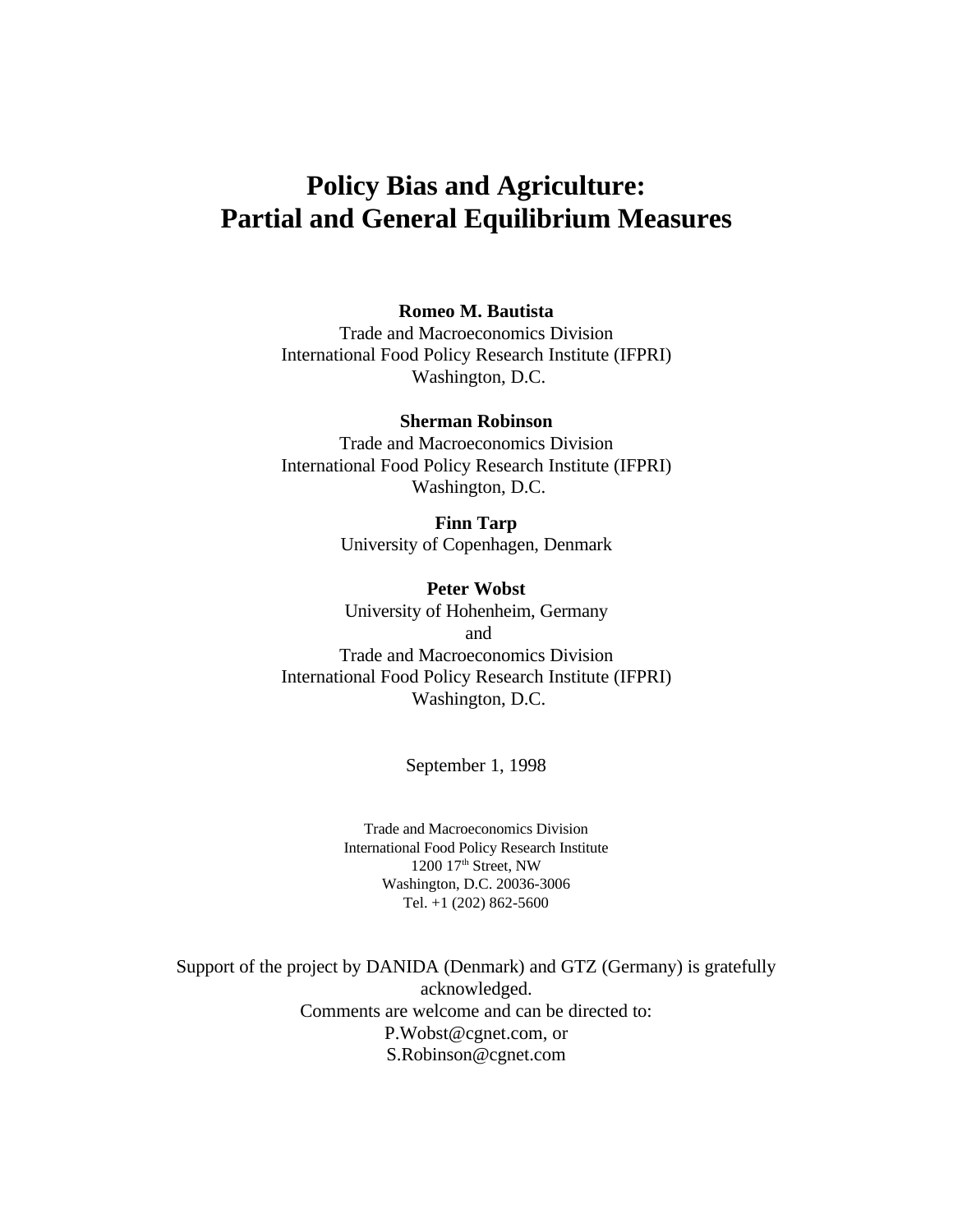#### **Table of Contents**

| 3.2. Measures and policy experiments in the CGE framework 12 |
|--------------------------------------------------------------|
|                                                              |
|                                                              |
|                                                              |
|                                                              |
|                                                              |

#### **Abstract**

The paper examines the impact of industrial protection, agricultural export taxes, and overvaluation of the exchange rate on the balance between the agricultural and nonagricultural sectors. A variety of agricultural terms-of-trade indices are constructed to measure the policy bias against agriculture in a general equilibrium framework that incorporates traded and non-traded goods. These general equilibrium measures are compared to earlier work in a partial equilibrium framework assuming perfect substitutability between domestic and traded goods. Starting from a stylized computable general equilibrium (CGE) model of Tanzania, we simulate a 25 percent tariff on nonagriculture and a 25 percent export tax on agriculture. We also consider the impact of changes in the equilibrium exchange rate. The results indicate that the partial equilibrium measures miss much of the action operating through indirect product and factor market linkages, while overstating the strength of the linkages between changes in the exchange rate and prices of traded goods on the agricultural terms of trade.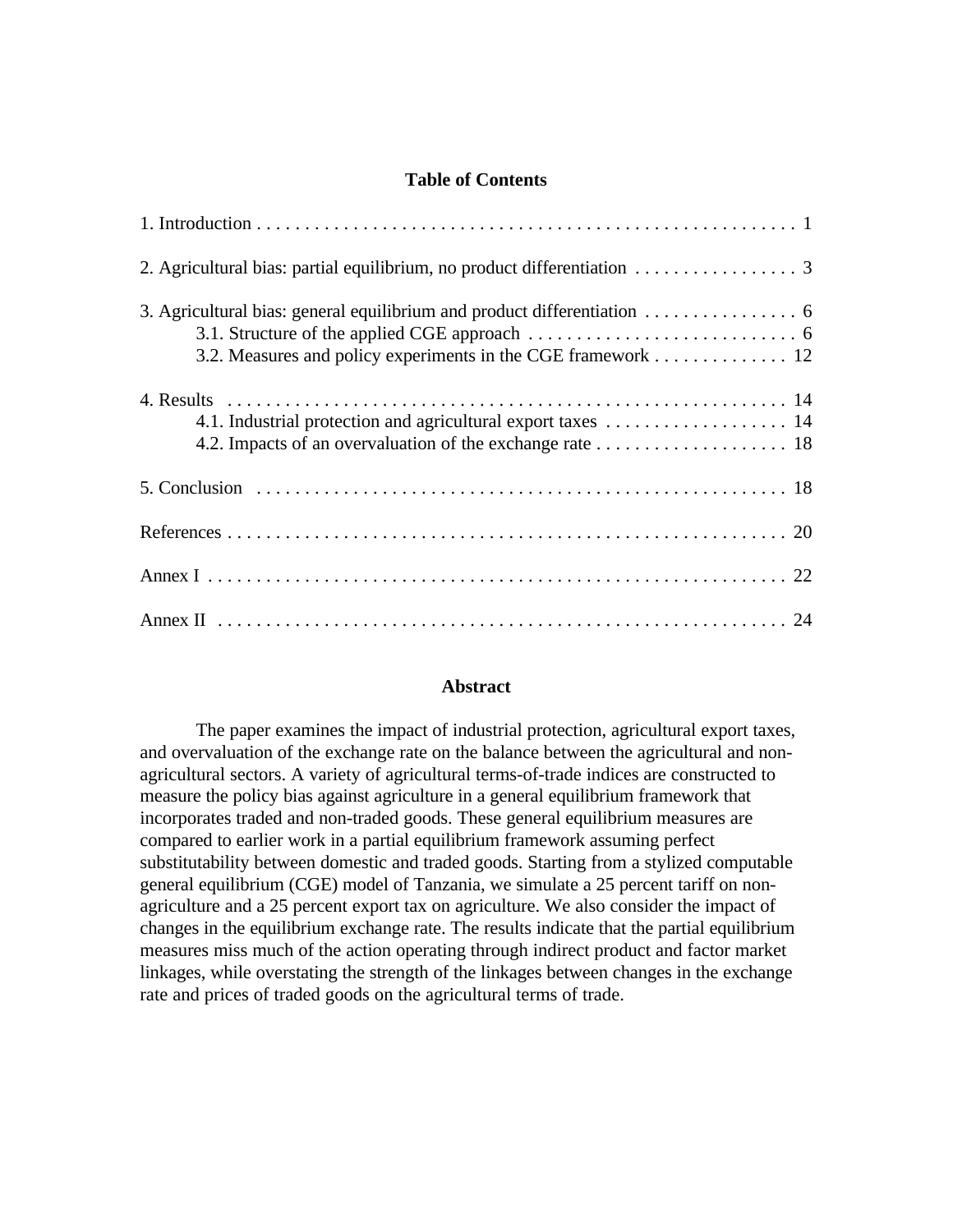#### **1. Introduction**

In the early post-World-War-II period, rapid industrialization was widely considered to be the key to development. Historical and cross-country studies showing the declining relative weight of the agricultural sector in the transformation process from poor to rich seemed to reinforce this conclusion, and the view was also central to Marxist analysis in socialist countries. During this period, many countries pursued a development strategy of import substituting industrialization (ISI), which included a variety of policy measures such as: (1) high import tariffs on manufacturing to protect "infant" industries and export taxes on agriculture; (2) quantitative import controls, when tariff protection was viewed as providing inadequate protection; and (3) chronically overvalued exchange rates. Measures directly affecting the agricultural sector were also added, including: (1) agricultural marketing boards with monopoly powers, (2) centrally set producer and consumer prices, and (3) input subsidies. The ISI development strategy led to agriculture being both heavily taxed and neglected relative to industry.

The neglect of agriculture was heavily criticized in the 1960s (Schultz 1964), but ISI policies were not effectively criticized for another decade. In a different, complementary vein, it was later pointed out by Lipton (1977), who coined the term "urban bias", that the most important class conflict in poor countries was neither between labor and capital, nor between foreign and national interests, but between the rural and urban classes. The "Berg Report" (World Bank 1981) identified inappropriate domestic economic policies as the fundamental cause of the deepening agricultural crisis in Sub-Saharan Africa. "Getting prices right" became an influential catch phrase and it was suggested that this policy approach should be the key piece of advice to policy-makers in troubled economies. The neoclassical counter-revolution (Toye 1993) had arrived, and price reforms became a central component in the wide ranging economic reforms which African countries initiated from the mid-1980s onwards.

In addition, it gradually became clear to academics and policy makers alike that whatever the theoretical merits of the variety of interventionist measures employed by governments, they often led to seriously distorted incentives, inefficiencies, and rent seeking. The difference between the nominal and effective rates of protection afforded by tariff rates was analyzed theoretically and scrutinized empirically — and for good reasons. Empirical work indicated that effective protection of industrial products was often much higher than indicated by nominal protection rates, and the costs of intervention were shown to be very high indeed. Other macro policies and their impact on the performance of the agricultural sector, including the exchange rate, also came into focus.

Empirical studies on the effects of government price interventions in developing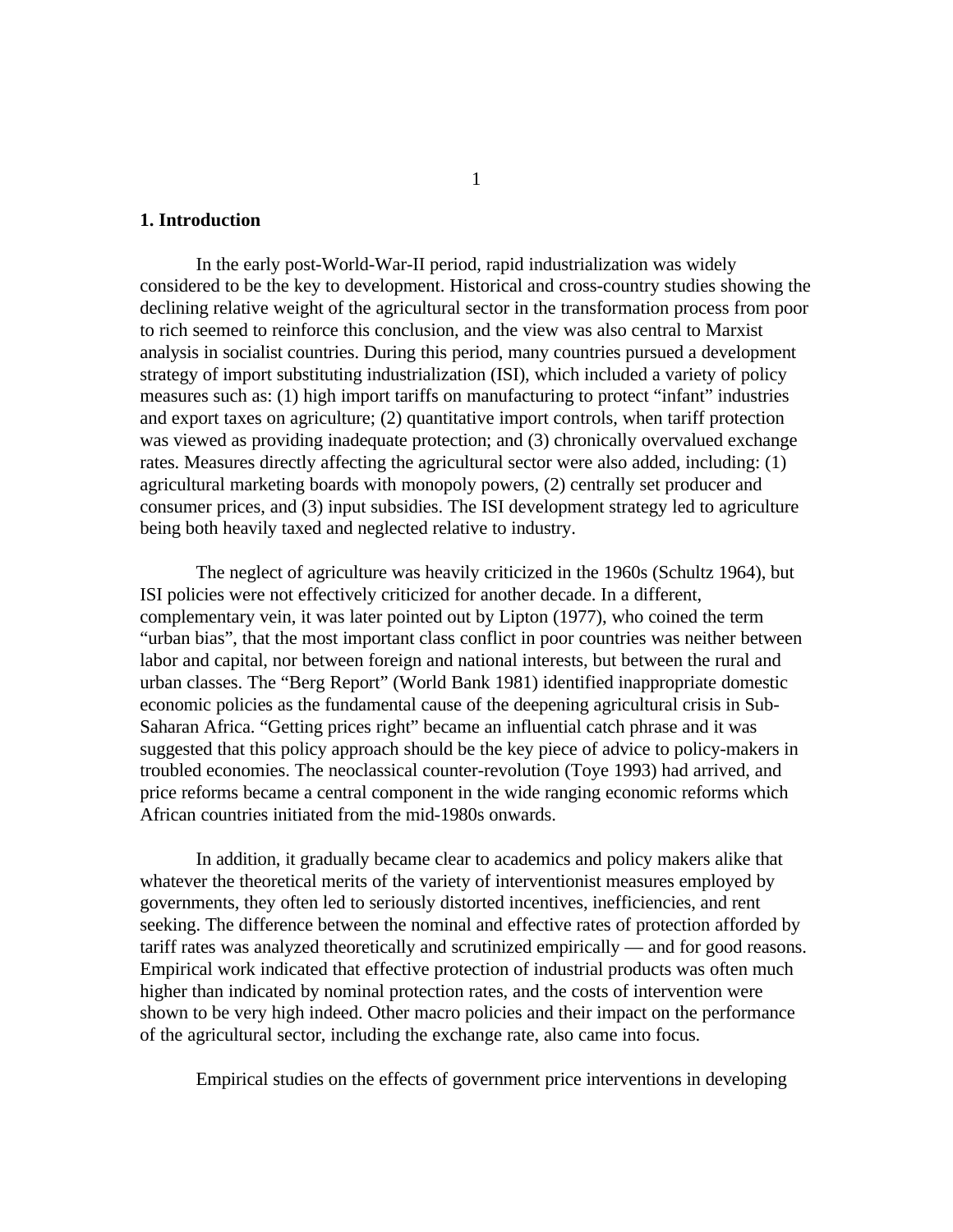countries, especially those undertaken since the early 1980s, support the view that there was substantial policy bias against agriculture.<sup>1</sup> First, producer prices are often found to have been suppressed *directly* by sector-specific policies, commonly in the form of agricultural export taxation or the pricing policy of parastatal marketing organizations. Second, economywide policies, including trade and macroeconomic policies that influence the real exchange rate, are shown to have had significant *indirect* effects, invariably adverse, on agricultural incentives. In most cases, the indirect impact of economywide policies is found to be more important than the effect of direct government interventions.

In taking into account the additional effect on agricultural incentives arising from indirect government interventions, these studies have gone beyond the narrow, sectoral orientation of traditional agricultural policy analysis. However, in general, they have relied on analytical frameworks that are partial equilibrium. Economists have long recognized that the partial measures used in applied work are incomplete and that a general equilibrium framework is needed to capture all the interactions that determine the net relative impact of a mix of policies on the agricultural and non-agricultural sectors. "Policy bias" is inherently an economywide, general equilibrium concept. Nevertheless, to date there has been no systematic evaluation of the extent of agricultural bias of government interventions using a general equilibrium framework.

Another critical problem with partial equilibrium approaches is that they typically assume perfect substitutability between domestically produced and imported goods, as well as between domestic products for export and for internal use. Under these assumptions, we should never observe two-way trade ("cross hauling") at the commodity level. If a good is tradable, the "law of one price" holds and changes in world prices should be completely translated into changes in domestic prices. Furthermore, the responsiveness of sectoral domestic prices to changes in world prices or in trade policies does not depend on the shares of trade in sectoral demand or supply. It matters only that the good is "tradable", not how much it is traded.

All these implications of the law of one price are empirically suspect.<sup>2</sup> For example, two-way trade is observed in highly disaggregated sectoral data for virtually all countries

 $1$  The findings of a World Bank comparative study during 1987-90 involving 18 countries are reported in Krueger (1992) and Schiff and Valdes (1992). Eight country studies done at the International Food Policy Research Institute from 1981 to 1990 are contained in Bautista and Valdes (1993), together with regional surveys of the literature in Africa, Asia, and Latin America.

 $<sup>2</sup>$  An extended discussion on empirical testing of the law of one price started from an article by Peter</sup> Isard (1977); see Ceglowski (1994); Blaffes (1991); and Ardeni (1989).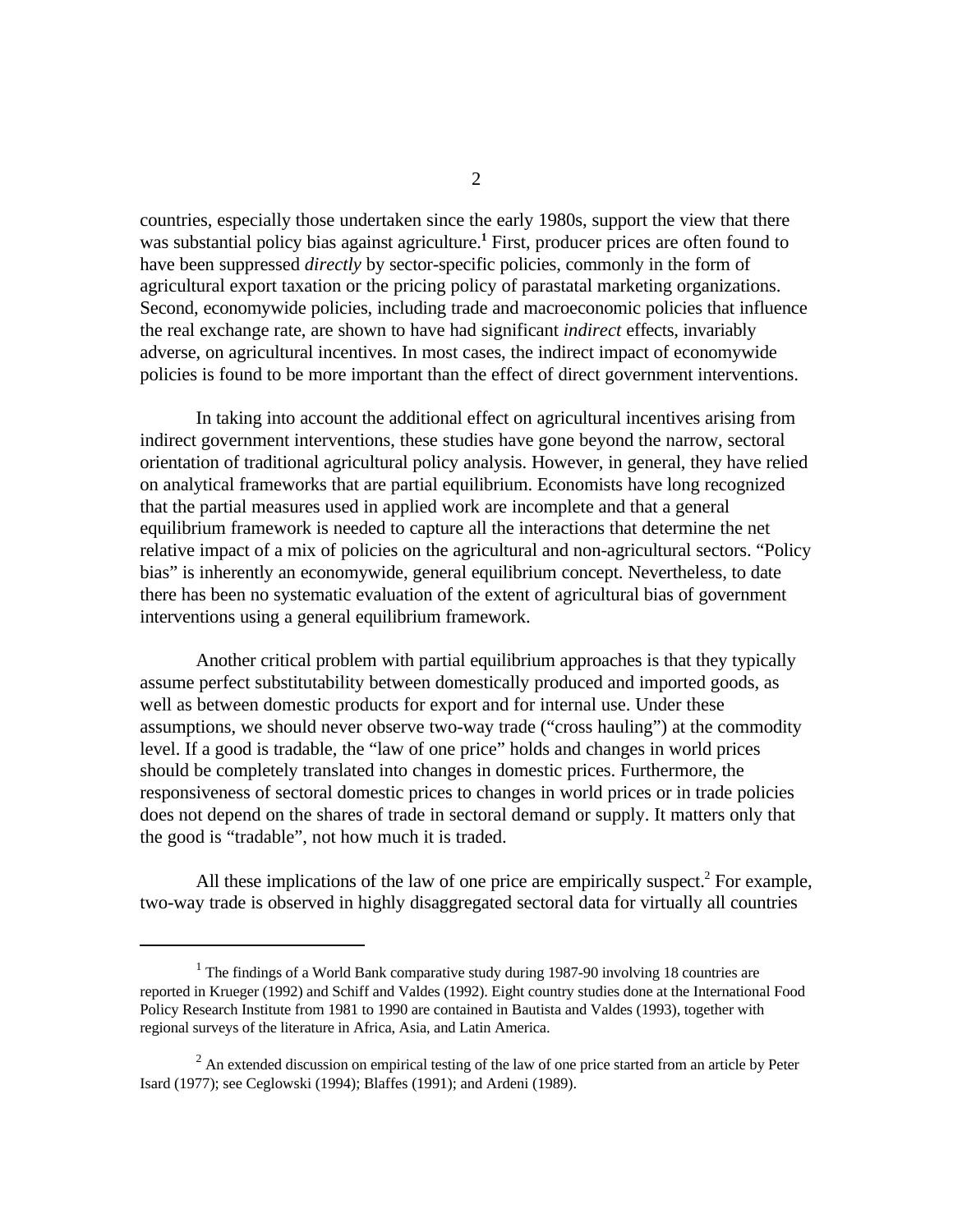(de Melo and Robinson 1981; de Melo and Tarr 1992). Within agriculture in developing countries, there are also significant shares of non-traded goods or goods with very low trade shares. In any case, the transmission elasticities vary widely across sectors. Evidence for major traded agricultural commodities indicates that price transmission elasticities are close to one for developed countries, although significantly lower for developing countries (Mundlak and Larson 1992). Ardeni (1989), on the other hand, finds that changes in world prices or trade policy measures are generally only partially transmitted through to prices of domestic substitutes.<sup>3</sup> In general, elasticities of substitution and transformation are much lower for industrial goods in developing countries, especially intermediates and capital goods.

By contrast, a widely used specification in multisector, trade-focused, computable general equilibrium (CGE) models is that imports are imperfect substitutes for domestically produced goods with the same sectoral classification. Similarly, in many models, exports are also differentiated from domestically produced goods sold on the domestic market. This formulation removes the extreme dichotomy between tradable and non-tradable goods, allowing differing degrees of tradability corresponding to different values of the substitution and transformation elasticities (which are either infinite or zero in the partial equilibrium approach, depending on whether the good is traded or not). This specification gives some realistic autonomy to the domestic price system in the model and can account for cross-hauling.<sup>4</sup>

In this paper, we use a computable general equilibrium (CGE) model that incorporates the more realistic assumption of imperfect substitutability to provide a comprehensive framework to capture the various repercussions of policy interventions and measure their impact on agriculture.<sup>5</sup> Assuming that the economic environment is characterized by trade policy distortions such as the ones in focus in Krueger, Schiff, and Valdes (1988), we will consider the differences between general equilibrium measures of the agricultural sector bias as compared to the results of partial equilibrium analysis.<sup>6</sup>

 $3$  Peterson, Hertel, and Stout (1994) consider the violation of the law of one price in the context of a partial equilibrium, multi-commodity, agricultural trade model.

 $4$  For a description of this CGE model specification see Deverajan et al. (1997) and de Melo and Robinson (1989).

 $<sup>5</sup>$  For a recent survey on general equilibrium analysis applied to agriculture, see Hertel (1997).</sup>

 $<sup>6</sup>$  A related measure of government support to agriculture, the Producer Subsidy Equivalent (PSE),</sup> was developed during the Uruguay Round GATT negotiations and includes both trade and non-trade policies. It is also a partial equilibrium measure which treats trade basically the same way as the Krueger, Schiff, Valdes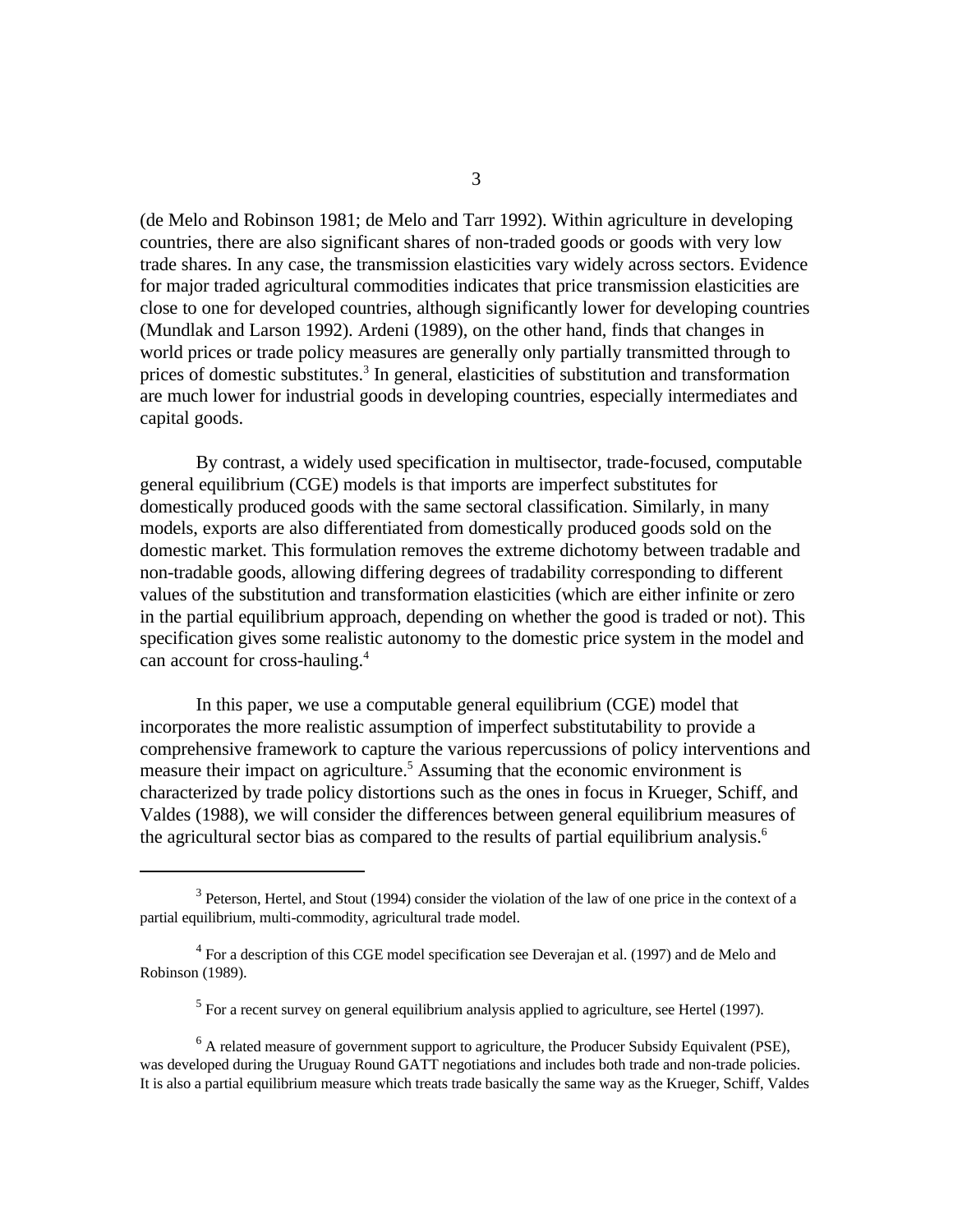Following this introduction, the partial measures used in previous work are presented. Section 3 discusses how the bias against agriculture can be measured in a CGE model (fully specified in Annex II), and indicates why this frame of reference is preferable to the partial equilibrium approach. The results of a series of policy experiments designed to provide answers to the questions raised above are reported in Section 4, and Section 5 concludes.

#### **2. Agricultural bias: partial equilibrium, no product differentiation**

If a country is small and there is perfect substitutability between domestically produced and imported goods, a change in the import price will — under competitive conditions — lead to the same change in the domestic producer price of the importable good. Likewise, if domestic products for export and for internal use are perfect substitutes, the domestic producer price of the exportable good will be equal to its domestic-currency border price equivalent. However, in practice, government policies can drive wedges between foreign and domestic prices.

Krueger, Schiff, and Valdes (1988) developed measures of the impact of these policies on agricultural producer prices. These measures are used to assess whether the policy-induced incentive structure favors or discriminates against agricultural production, *i.e*. whether the sector is protected or not relative to non-agriculture. They distinguish between policies that have direct and indirect effects on agricultural incentives.

Policies with direct effects include agricultural sector-specific import and export taxes, price controls, and production taxes and subsidies, all of which affect the wedge between producer and border prices of agricultural products. Policies with indirect effects on agricultural incentives, on the other hand, include the exchange rate, which affects the economywide balance between traded and non-traded goods, and import tariffs on nonagricultural products. Contrary to the assumption used by Krueger *et al.,* we recognize below the latter's influence on the exchange rate.

Let  $px<sub>iag</sub>$  be the domestic producer price of a specific tradable agricultural product  $px'$ <sub>*iag*</sub> the border-price equivalent at the official exchange rate  $E_0$  , and  $P_X^{AGN}$ *iag*,  $px'_{iag}$  the border-price equivalent at the official exchange rate  $E_0$ , and  $P_X^{AGN}$  the nonagricultural producer price index defined as the weighted average of non-agricultural producer prices. The relative producer prices of agricultural products vis-a-vis the non-

approach (FAO 1975; Josling and Tangermann 1989; Webb et al. 1990).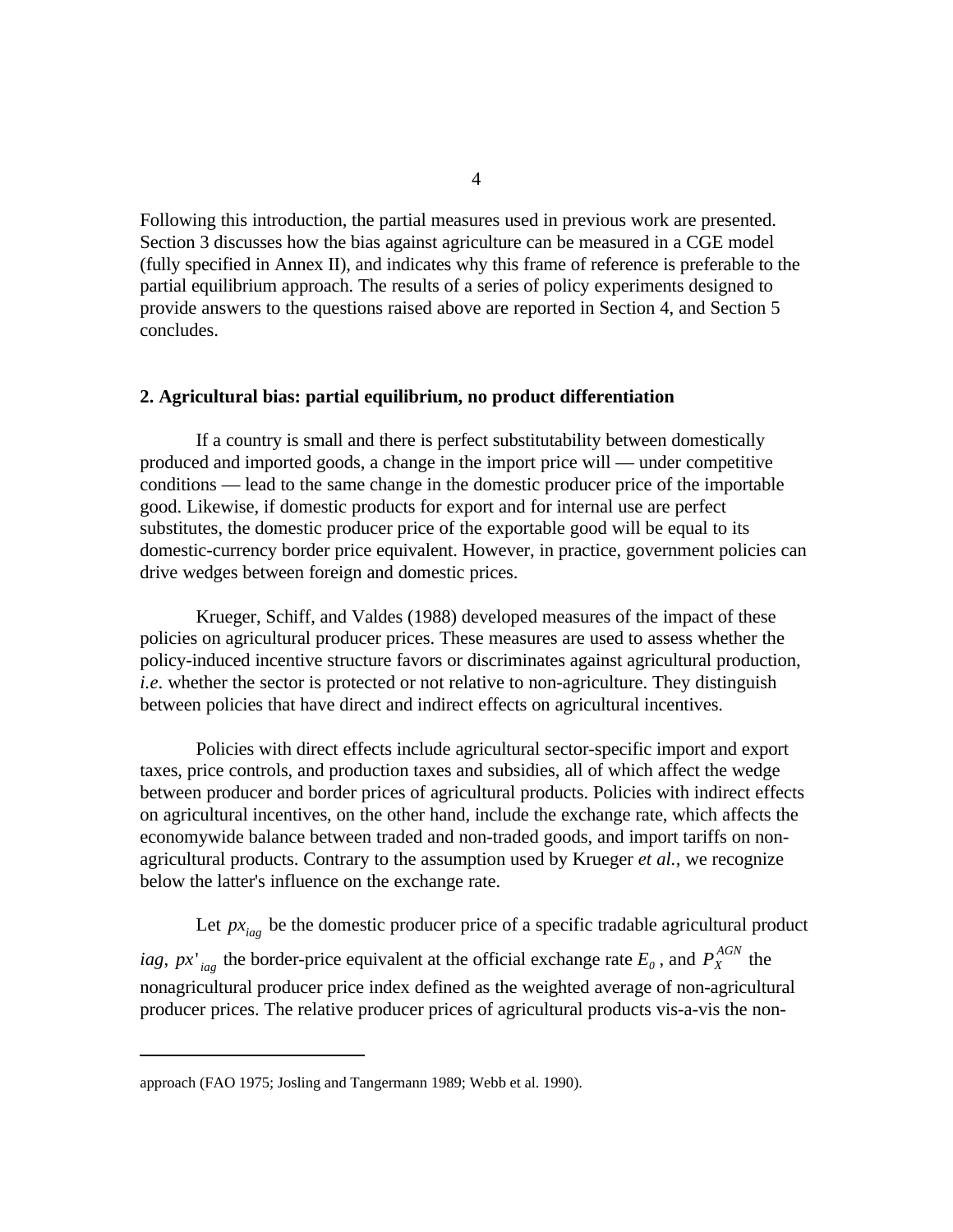$p_{iag}$  = *pxiag*  $P_{X}^{\textit{AGN}}$ *X* and  $p'_{iag}$  = *px* ' *iag*  $P_{\scriptscriptstyle X}^{\scriptscriptstyle AGN}$ *X* agricultural aggregate price are given by  $p_{i\alpha} = \frac{P_{i\alpha}^{i\alpha}}{P_{i\alpha}^{i\alpha}}$  and  $p_{i\alpha}^{i} = \frac{P_{i\alpha}^{i\alpha}}{P_{i\alpha}^{i\alpha}}$ .

The direct agricultural bias against products indexed by *iag* is defined as the proportionate deviation of relative prices from what they would have been without direct interventions:

$$
DAB_{iag} = \frac{p_{iag}}{p'_{iag}} - 1 = \frac{px_{iag}}{px'_{iag}} - 1.
$$
 (1)

This measure is meant to capture the impact on producer incentives of commodity-specific policies, and it corresponds to the widely used "nominal protection rate" in the empirical trade literature.

 $px^{\,*}_{ia}$ Let  $px_{iag}^*$  be the border price evaluated at the equilibrium exchange rate  $E^*$ , and  $\overline{P}_X^{AGN}$ *X* define  $(P_X^{AGN})^*$  as the nonagricultural price index where the tradable part is evaluated at  $p_{ia}^*$ *iag* '  $px^{\ast}_{ia}$ *iag*  $P_{\scriptscriptstyle X}^{\scriptscriptstyle AGN}$ *X* level and trade interventions are in place. The relative price is given by  $p_{iag}^* = \frac{P_i}{I} \frac{AGN}{r}$  $P_{X}^{AGN}$  $\alpha \left( P_{Xt}^{AGN} \right)$  $\int_{0}^{*}$  + (1 -  $\alpha$ )  $P_{Xnt}^{AGN}$ *E\**, defined as a situation with a sustainable trade balance and no trade restrictions. In this case,  $E^*$  differs from  $E_0$  to the extent that the current account is set at an unsustainable

*X Xt* where  $\left(P_X^{AGN}\right)^* = \alpha \left(P_{Xt}^{AGN}\right)^* + (1 - \alpha) P_{Xnt}^{AGN}$ , and Xt refers to tradable goods (whose price is evaluated at the equilibrium exchange rate, *E\**) and *Xnt* refers to non-traded, nonagricultural goods.

 $px'$ <sub>*iag*</sub> from  $px^*$ <sub>*iag*</sub> deviation of  $px'_{iag}$  from  $px^*_{iag}$ : The indirect agricultural bias against the sector indexed by *iag* is the proportionate

$$
IAB_{iag} = \frac{p'_{iag}}{p_{iag}^{*}} - 1 = \frac{E_0 \left( P_X^{AGN} \right)^{*}}{E^{*} P_X^{AGN}} - 1
$$
 (2)

 $P_{\scriptscriptstyle X}^{\scriptscriptstyle AGN}$ exchange rate disequilibrium ( $E_0$  differing from  $E^*$ ) and of trade policy affecting  $P_X^*$  $(e.g.,$  industrial protection). Notably,  $px_{iag}$  does not appear in the right-hand side of This measure is meant to capture the indirect effects on producer incentives of the equation (2). Hence, the indirect agricultural bias is the same for all tradable agricultural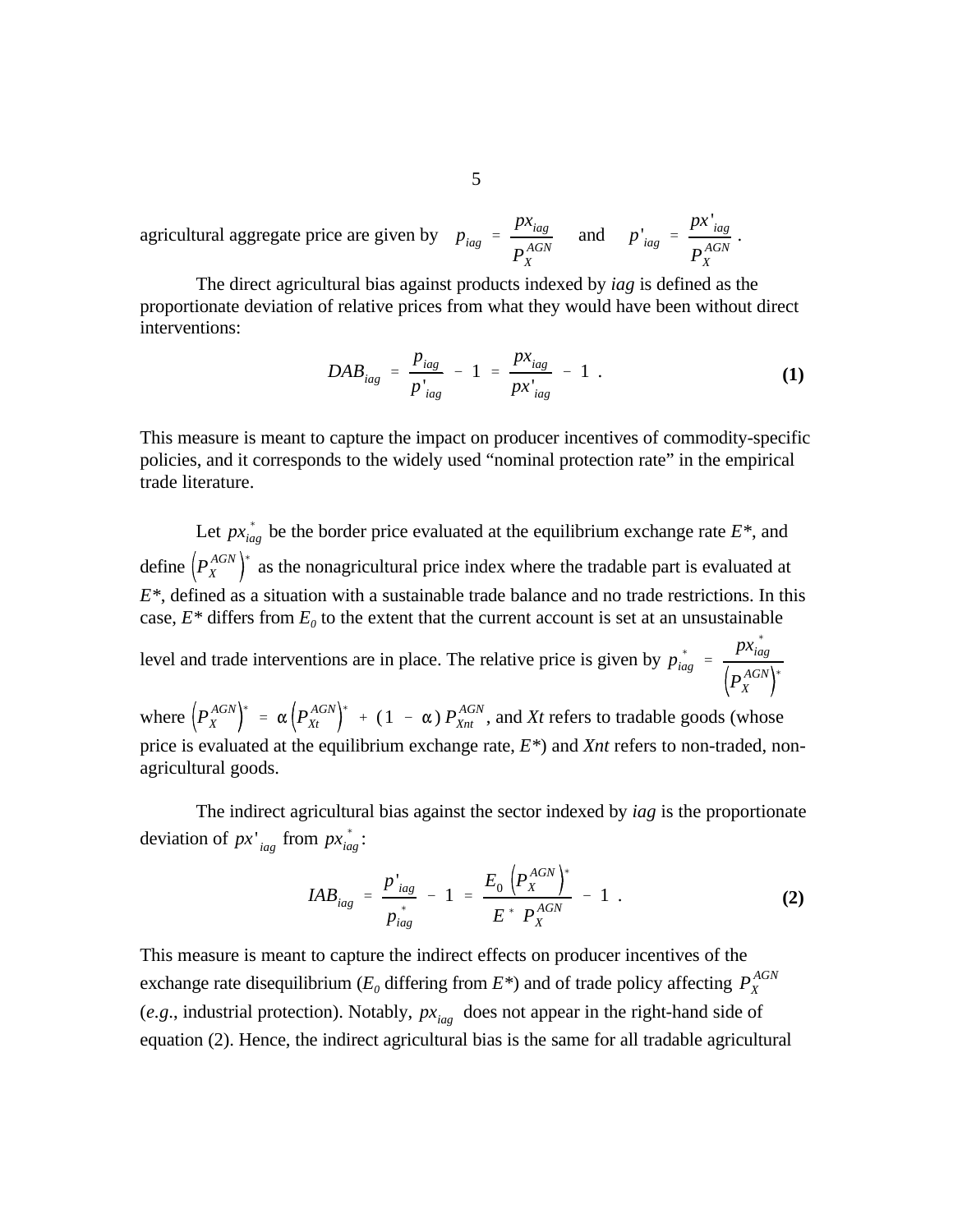$P_{X}^{\textit{AGN}}$ *X*  $P_{X}^{AGN}$ *X* (  $E^{\rm }_{0}$ goods. The implicit assumption that  $\frac{A}{\left(P_{\nu}^{AGN}\right)^{*}}$  and  $\frac{0}{E^{*}}$  are independent shows that the

partial equilibrium framework does not capture intersectoral price linkages and also assumes no repercussion through changes in the exchange rate induced by the price changes.

The exchange rate affects the terms-of-trade ratio depending on the shares of traded and non-traded goods within the agricultural and non-agricultural sectors. If all goods in the economy are tradable, then the exchange rate is irrelevant since, in that case, all domestic relative prices are set by world prices. The exchange rate is important precisely because there are non-traded goods. In the Krueger, Schiff, Valdes studies, the agricultural products they considered were tradable (*i.e.*, some observed exports or imports) and some non-agricultural goods were not tradable. In that environment, exchange rate changes affect tradable agriculture much more than partially non-traded non-agriculture. Considering agriculture as a whole, it is important to consider non-traded agricultural goods in defining aggregate terms-of-trade indices.

 $px_{iag}$  from  $px_{ia}^*$ proportionate deviation of  $px_{iag}$  from  $px_{iag}^*$ : The total agricultural bias against sector *iag* can be represented by the

$$
TAB_{iag} = \frac{p_{iag}}{p_{iag}^*} - 1 \tag{3}
$$

which captures the effects of both direct and indirect government interventions.

The three measures are related as follows:

$$
TAB_{iag} = DAB_{iag} \left( \frac{p'_{iag}}{p^{*}_{iag}} \right) + IAB_{iag}
$$
 (4)

 $px'$ <sub>iag</sub> is typically less than  $px^*$ <sub>ia</sub> protection rate since  $px'_{iag}$  is typically less than  $px^{*}_{iag}$  in developing countries. The first term on the right-hand side of equation (4) is a modified measure of the direct agricultural bias, which is usually smaller (in absolute value) than the nominal

In contrast with the partial equilibrium measures used by Krueger, Schiff, and Valdes, which are concerned with producer price incentives only, a general equilibrium approach will capture intersectoral resource shifts, product differentiation in production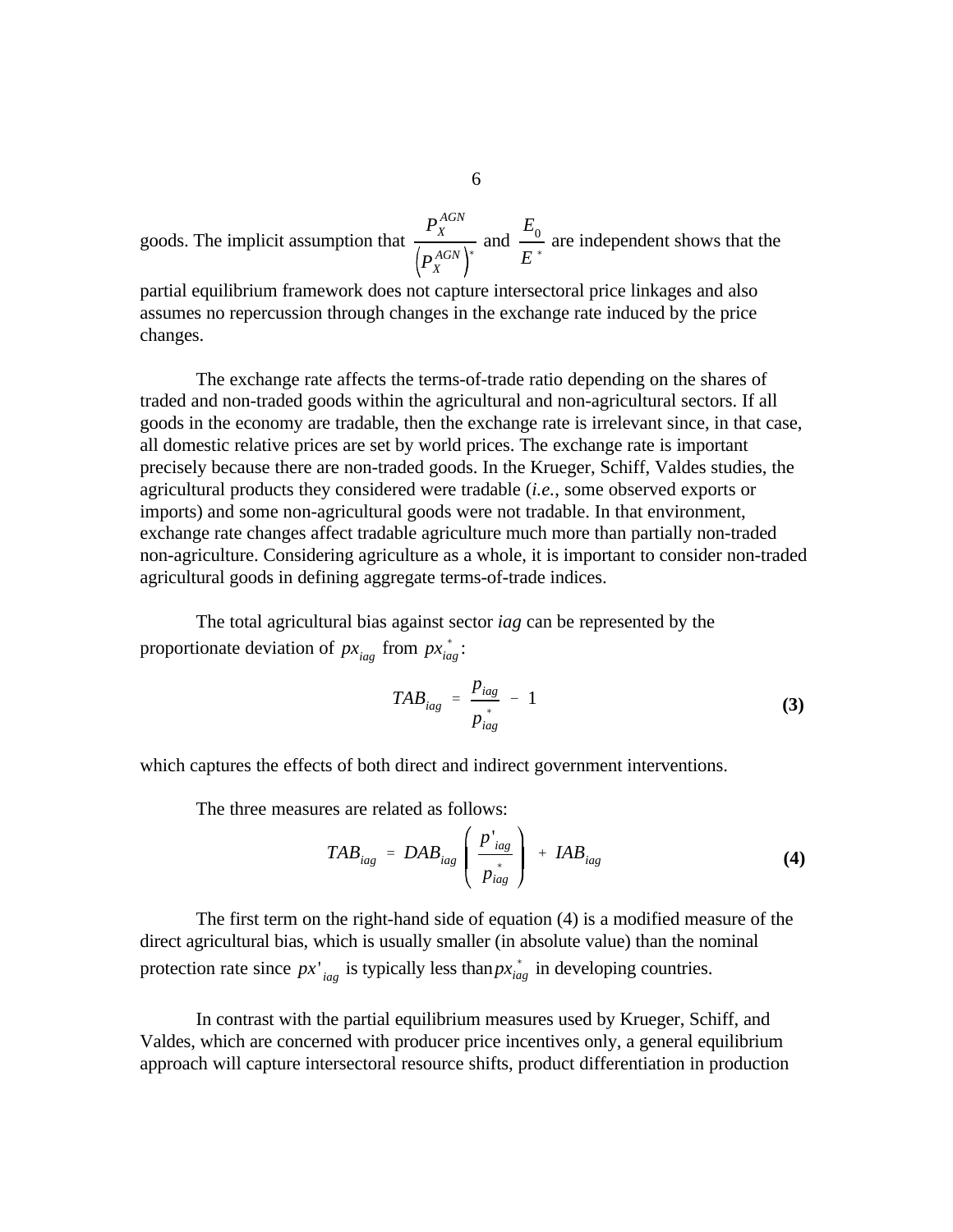and demand, and the effect of induced price changes on the equilibrium exchange rate. The result is a richer specification of the price system and a more complete concept of agricultural bias.

#### **3. Agricultural bias: general equilibrium and product differentiation**

If domestically produced and imported goods  $(D_i \text{ and } M_i \text{ respectively})$  are imperfect substitutes, the price of the domestic good,  $pd<sub>i</sub>$ , will no longer be equal to the domestic-currency price of the import substitute,  $pm<sub>i</sub>$ , as in the partial equilibrium framework. Similarly, if there is imperfect substitutability between domestic products for export  $(e_i)$  and for internal use, their prices —  $pe_i$  and  $pd_i$  respectively — will not be identical. It follows that the domestic prices of exported and imported products are not determined by the law of one price.

#### **3.1. Structure of the applied CGE approach**

Following Armington (1969), we can introduce product differentiation by defining a composite good *q<sup>i</sup>* which is a CES (constant elasticity of substitution) function of the domestic product  $d_i$  and the import substitute  $m_i$ . Likewise, a production good  $x_i$  can be defined as a CET (constant elasticity of transformation) function of the domestic product in sector i for internal use  $d_i$  and for export  $e_i$ . Under the small country assumption, *i.e.*, the country's imports have an infinitely elastic world supply and its exports have an infinitely elastic world demand, world prices of imports  $pwm_i$  and of exports  $pwe_i$  are exogenously determined. The domestic prices of imported and exported products are given by

$$
pm_i = \text{pwm}_i \left( 1 + \text{tm}_i \right) \text{EXR} \quad \text{and} \tag{5}
$$

$$
pe_i = pwe_i \left(1 - te_i\right) \text{EXR} \tag{6}
$$

respectively, where *EXR* is the exchange rate (in domestic currency per unit of foreign currency), and  $tm_i$  and  $te_i$  are the implicit tariff and export tax rates, respectively, that take account of the legal tariffs and export taxes as well as any quantitative trade restrictions and direct price controls that affect the disparity between the domestic and border prices of traded goods.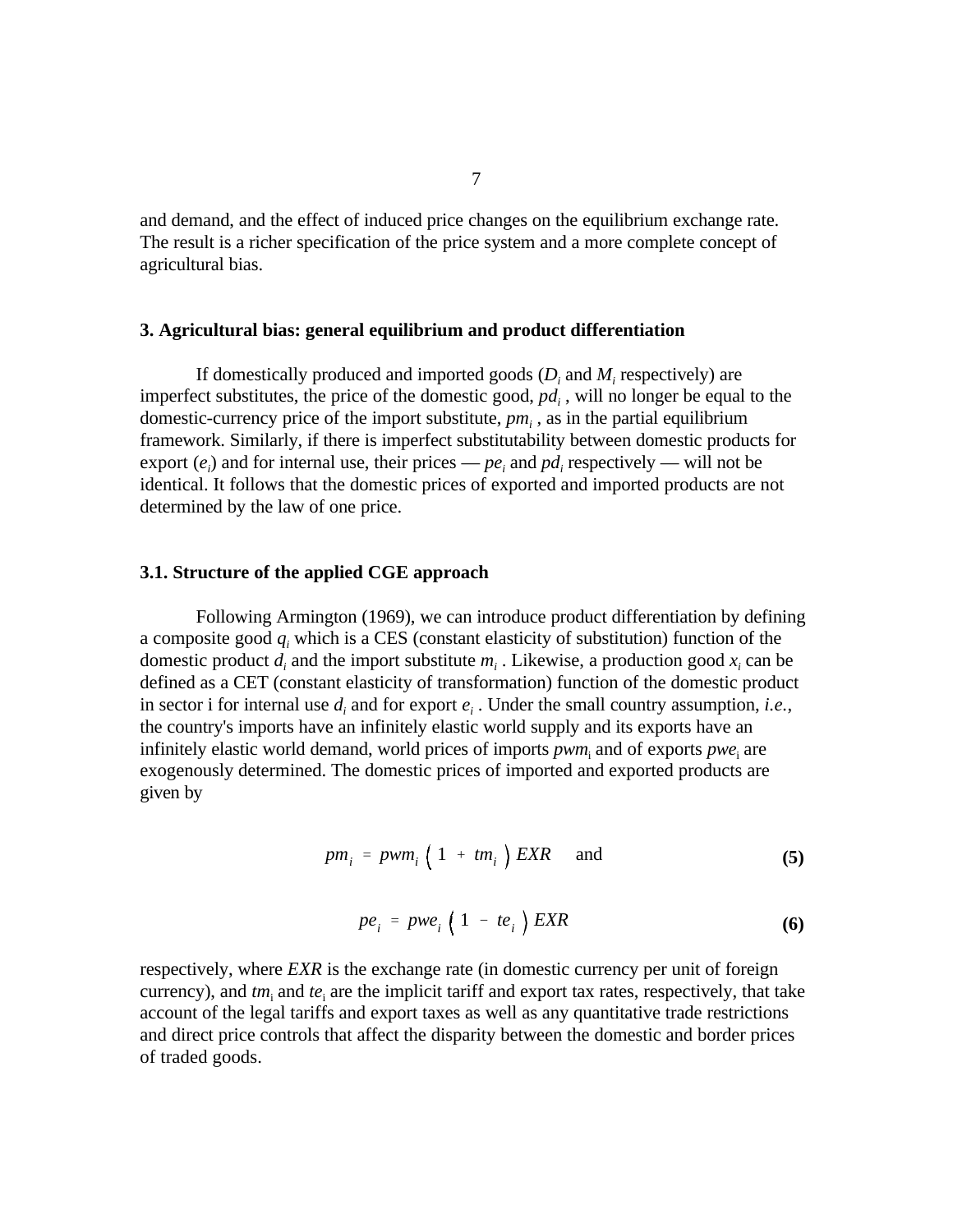From the underlying general equilibrium model used here (see Annex II for a complete specification), the relationships between relative prices and quantities are:

$$
\frac{M_i}{D_i} = CES^* \left( \frac{pm_i}{pd_i} \right) \quad \text{and} \tag{7}
$$

$$
\frac{E_i}{D_i} = CET^* \left( \frac{pe_i}{pd_i} \right) . \tag{8}
$$

These equations reflect first-order conditions for utility and profit maximization.

Sectoral composite good prices are the weighted averages of the domestic prices of their component products:

$$
pq_i = \frac{pd_i D_i + pm_i M_i}{Q_i} = CES \left( pd_i, pm_i \right) \text{ and } (9)
$$

$$
px_i = \frac{pd_iD_i + pe_iE_i}{X_i} = CET\left(pd_i, pe_i\right)
$$
 (10)

where the CES and CET functions refer to cost functions relating the composite prices to their component prices. They reflect the first-order conditions described above.

Equations 5 - 10 are imbedded in the structure of a computable general equilibrium (CGE) model incorporating differentiated products. This model permits the determination of the direct effects of government interventions (captured in  $tm$ , and  $te$ <sub>i</sub>) on agricultural prices, and also their indirect effects through intersectoral linkages and induced changes in the exchange rate.

To make the CGE agricultural bias results derived in this study as comparable as possible to the partial measures described above, we adapt the CGE model to provide a "clean" theoretical starting point for measuring policy bias and also use the framework for doing controlled experiments that isolate particular effects.

First, in the model, factor markets have been segmented with respect to aggregate agricultural and non-agricultural sectors. Labor and capital can move between sectors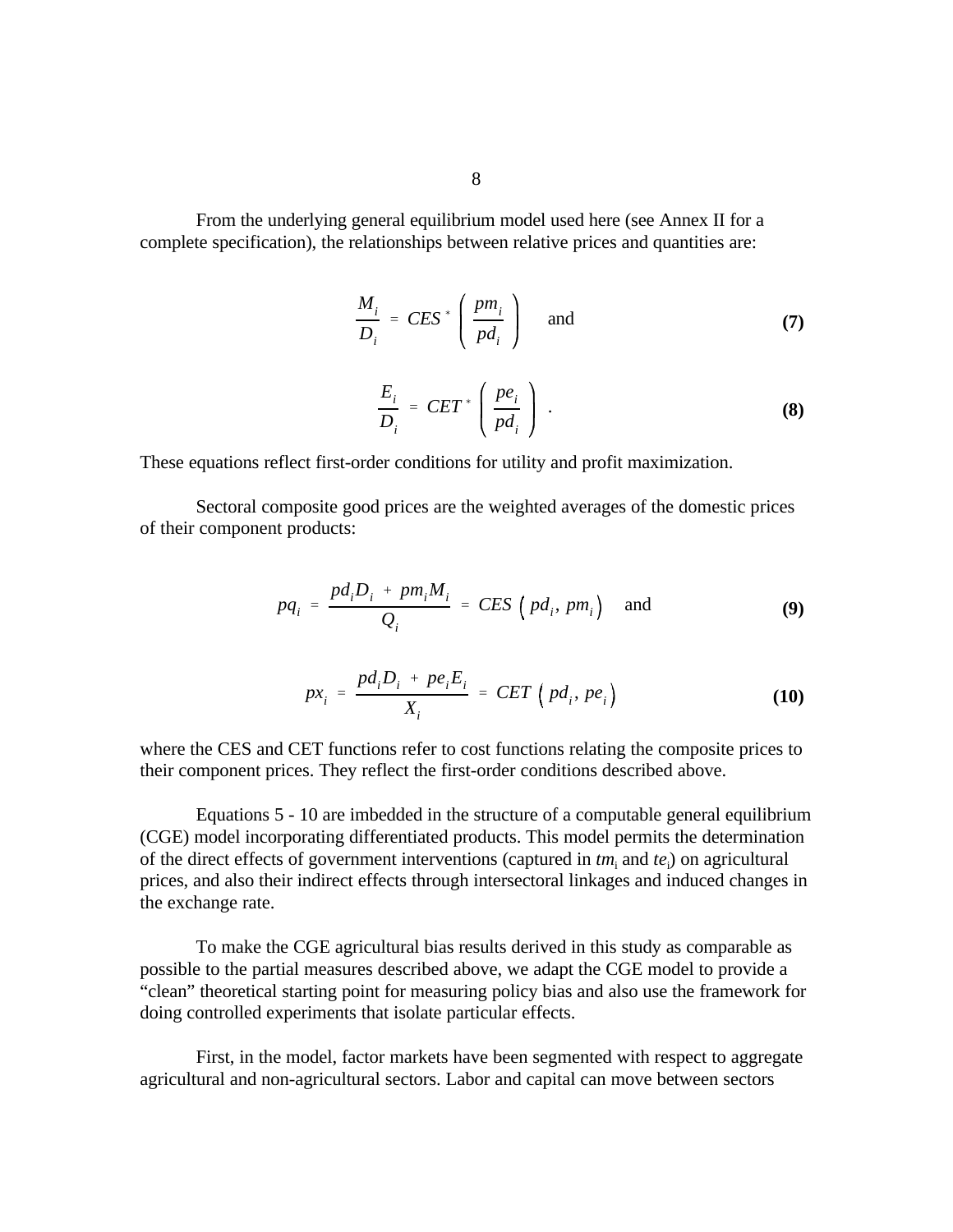within agriculture and non-agriculture, but cannot move between agriculture and nonagriculture. In this model, the derived agricultural sector bias measures reflect only price changes and intra-sectoral resource shifts. The partial equilibrium measures focus only on prices, and so indicate potential resource pulls if factors were free to move between agriculture and non-agriculture. In the CGE model, by restricting factor mobility between agriculture and non-agriculture, the resulting equilibrium prices, and measures of bias based on them, should be comparable to the partial equilibrium measures. In an "unrestricted" CGE model, allowing inter-aggregate-sector factor mobility, adjustment would include both price and quantity effects. In general, allowing quantity adjustment will reduce price adjustment, so the segmentation should lead to price effects which are upper bounds. Indeed, the most appropriate measure of bias would be to allow full factor mobility and measure changes in value added across sectors with removal (or addition) of distorting policies.

Second, as the base for our experiments, we create a distortion-free benchmark solution of the model to provide the theoretically best reference point for the analysis. To achieve this undistorted economic environment, all production, sales, and trade taxes in the base data are removed. The lost revenue is made up by means of a non-distorting, lump-sum income tax on households, yielding the base value of government revenue the standard approach in public finance models.

Third, the general equilibrium model incorporates the indirect effect of changes in tariffs and export subsidies on the economy through their impact on the equilibrium exchange rate — an indirect effect ignored in the partial equilibrium approach. To isolate this effect, we run a variant of the tariff and export subsidy experiments in which we fix the exchange rate, and so "turn off" this mechanism. In order to fix the exchange rate, we have specified a different macro "closure" and assumed that the trade balance adjusts endogenously.

Fourth, in the Krueger, Schiff, and Valdes methodology, overvaluation of the exchange rate is a major source of policy bias against agriculture.<sup>7</sup> In a general equilibrium context, *EXR* represents the equilibrium exchange rate that is jointly determined by the remaining variables of the model, including especially the balance of trade. The equilibrium exchange rate corresponding to a situation with no trade distortion and a "sustainable" (perhaps zero) trade balance *E\** can be calculated with the CGE model, which provides a unified framework incorporating all relative prices, including the real exchange rate.

9

In fact, in most of their country studies, overvaluation was the greatest source of policy bias against agriculture.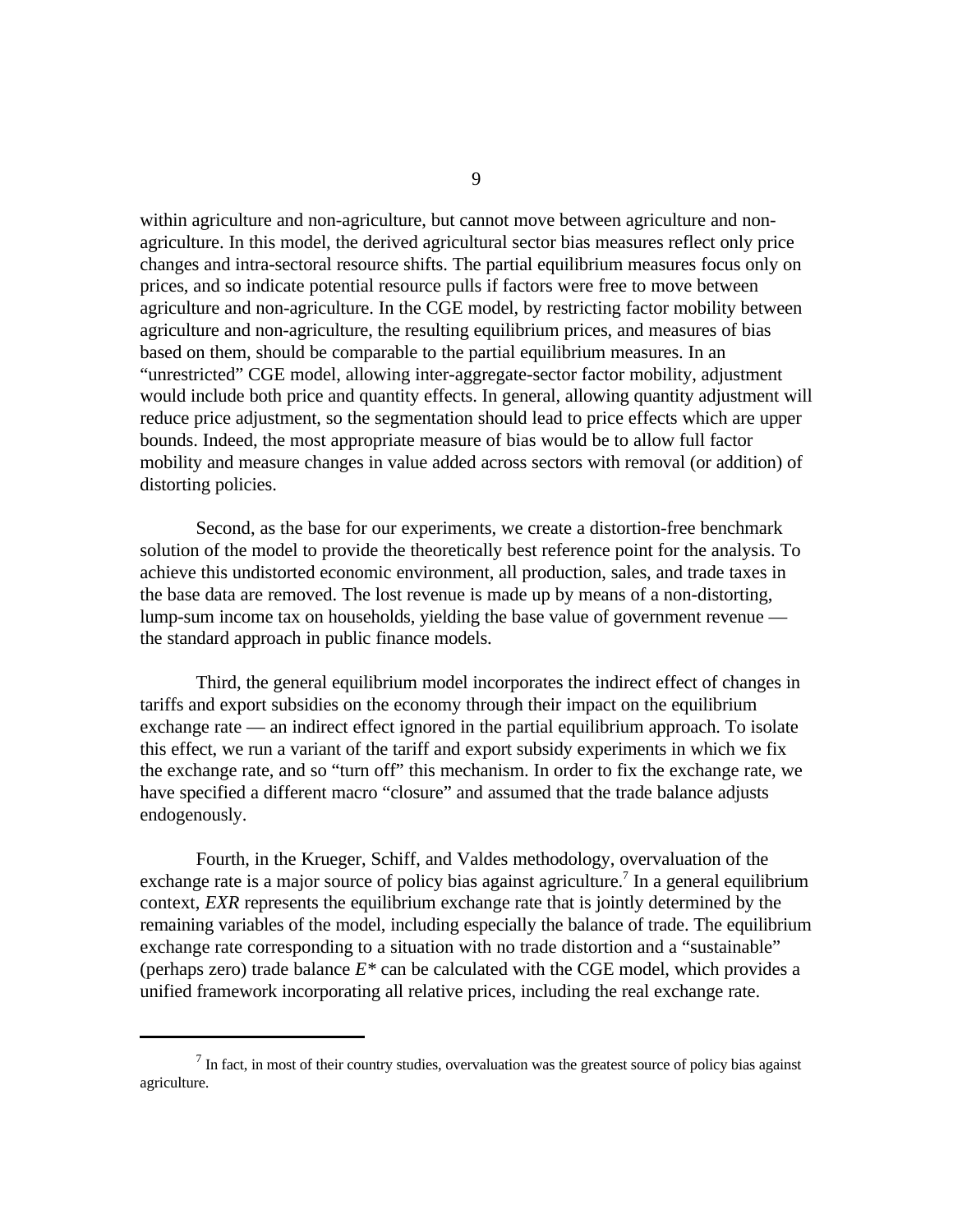Unlike Krueger, Schiff, and Valdes, no separate model is required to estimate the equilibrium real exchange rate. To measure the effect of changes in the exchange rate only (*i.e.*, with no changes in distorting sectoral taxes), we report on a set of additional experiments where we systematically reduce the trade balance to zero, and solve for the resulting equilibrium exchange rates, and all other prices and quantities. The results show the sensitivity of the various agricultural terms-of-trade measures with respect to depreciation of the exchange rate arising from the elimination of the trade deficit.

Finally, since the focus of the analysis is on the production rather than the consumption side, the non-traded producer price index of goods sold on the domestic market has been chosen as the numeraire of the model. For this choice, the solution value of the exchange rate measures the relative price of traded goods to non-traded goods the "real" exchange rate of trade theory. $\delta$  In public finance models, it is common to use the consumer price index as numeraire, which is convenient for welfare analysis. The choice is only a matter of convenience. The model is a neoclassical general equilibrium model and only determines relative prices.

An overview on the underlying domestic price transmission mechanism is presented in Figure 1. A description of the structure of the model used for deriving quantitative estimates of the various measures of agricultural bias is presented in Table 1.

<sup>&</sup>lt;sup>8</sup> See Devarajan, Lewis, and Robinson (1993) for a discussion of the real exchange rate in this class of CGE models.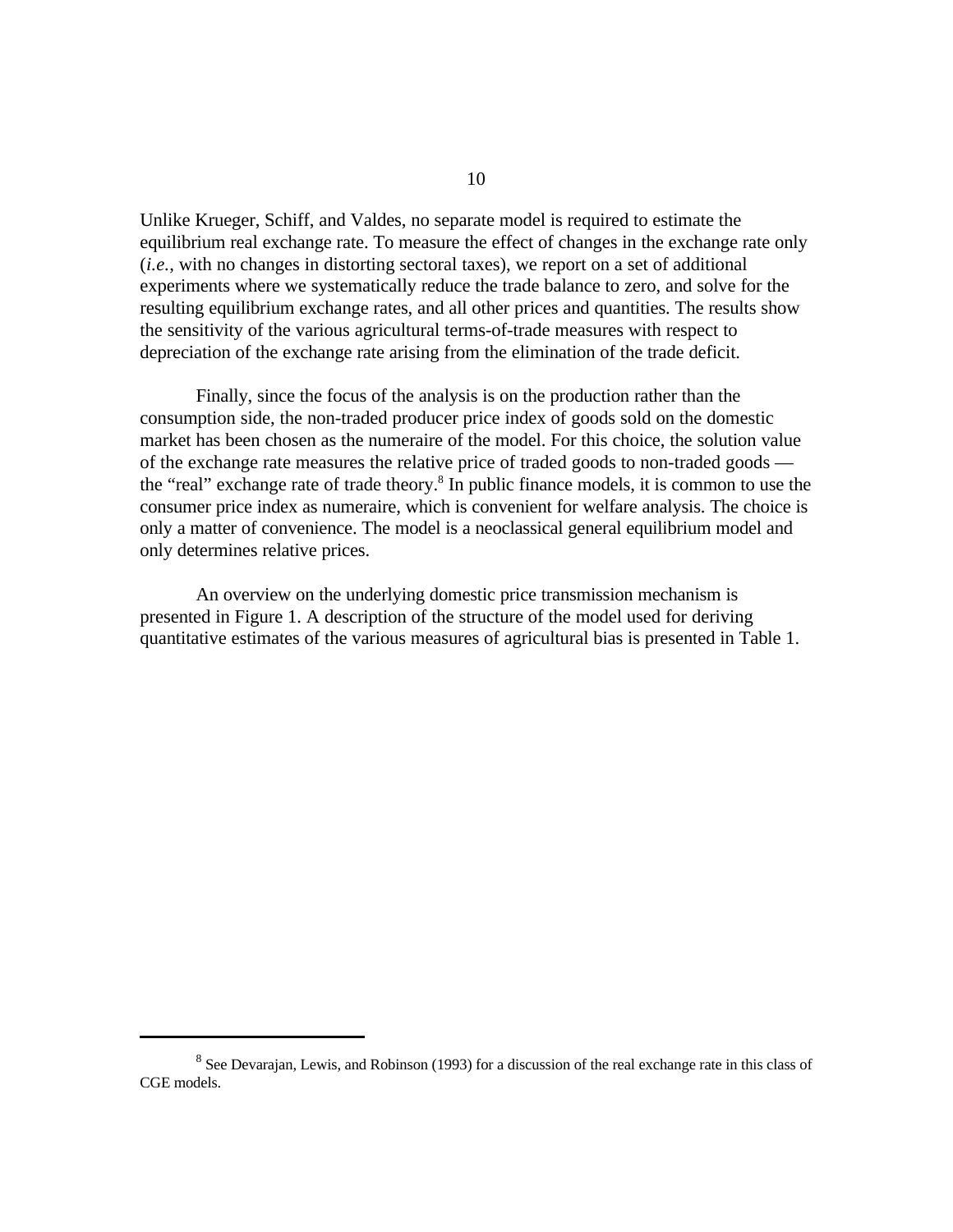

As discussed in the introduction, a major shortcoming of the partial equilibrium approach is the assumed complete transmission of world price changes to domestic prices. Figure 1 shows the price links in the CGE model. Domestic prices of exported and imported products are determined by world market prices plus any trade taxes (given the small country assumption). However, domestic sectoral producer prices (*px*) are CET cost functions of export prices (*pe*) and domestic prices (*pd*). Similarly, the composite good prices (*pq*) are CES cost functions of import prices (*pm*) and domestic prices. The strength of price transmission effects depends both on elasticities (of substitution and transformation) and on trade shares. There are also links working through intermediate inputs, which include imported and domestic goods, and finally to factor prices. In this model, the policy bias against agriculture will depend on differences in policies, trade shares, and the degree of tradability between agricultural and non-agricultural sectors.

11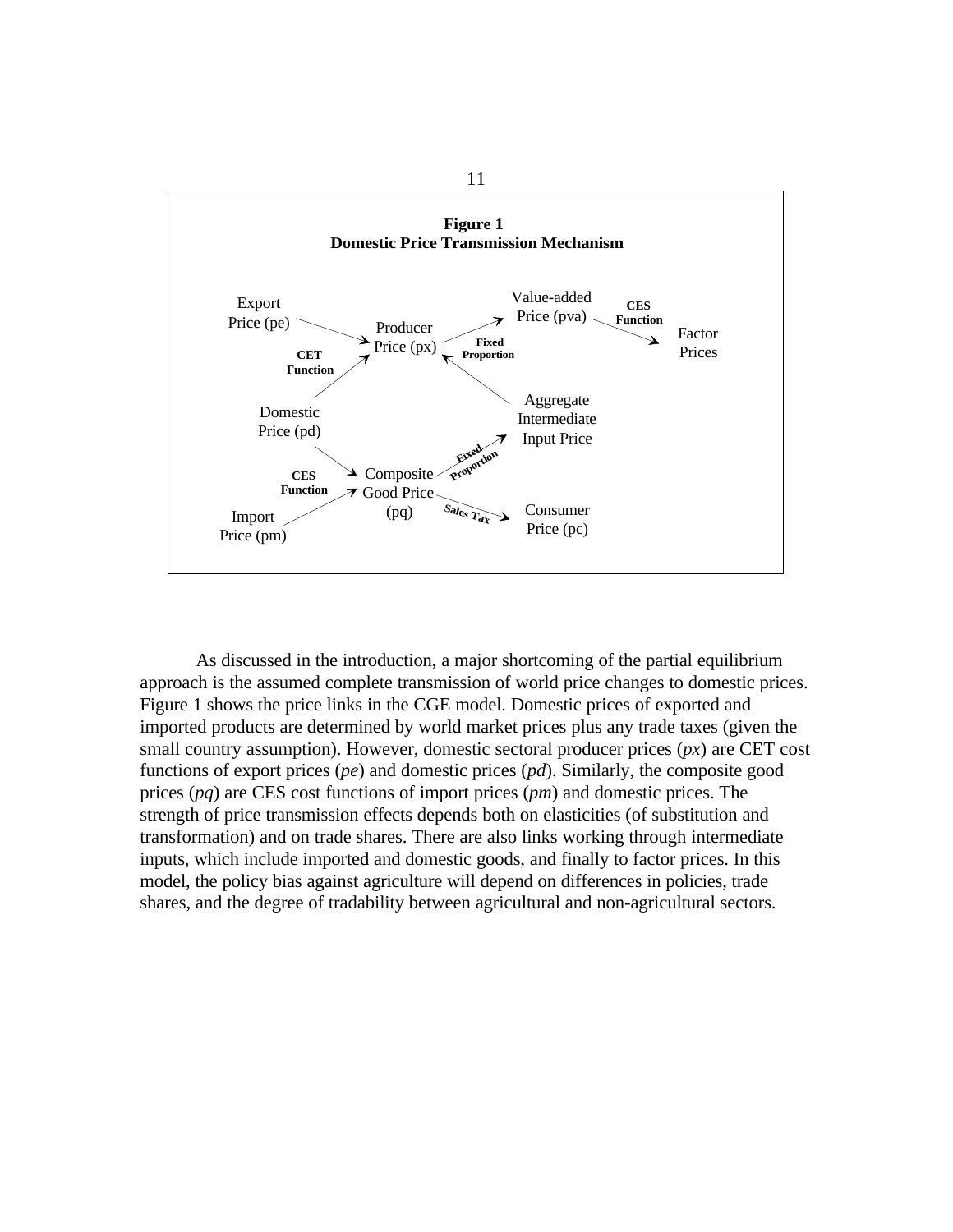| <b>Table 1: Structure of the Model Economy</b> |                 |           |      |                |                |      |                     |             |
|------------------------------------------------|-----------------|-----------|------|----------------|----------------|------|---------------------|-------------|
|                                                | Composition (%) |           |      |                | Ratios $(\% )$ |      | <b>Elasticities</b> |             |
|                                                | $\mathbf X$     | <b>VA</b> | EХ   | $\mathbf{IM}$  | EX/X           | IM/Q | <b>SIGT</b>         | <b>SIGC</b> |
| <b>Cotton</b>                                  | 0.5             | 0.3       | ÷.   | $\overline{a}$ |                |      |                     |             |
| <b>Sisal</b>                                   | 0.3             | 0.3       | 0.8  |                | 22.6           |      | 3.0                 |             |
| Tea                                            | 0.2             | 0.2       | 2.6  |                | 79.7           |      | 3.0                 |             |
| <b>Coffee</b>                                  | 0.8             | 0.8       | 9.7  |                | 82.9           |      | 2.0                 |             |
| <b>Sugar</b>                                   | 0.4             | 0.3       | 1.4  |                | 27.8           |      | 3.0                 |             |
| <b>Tobacco</b>                                 | 0.1             | 0.0       | 0.8  |                | 53.2           |      | 3.0                 |             |
| <b>Cashew</b>                                  | 0.1             | 0.1       | 0.7  |                | 46.5           |      | 3.0                 |             |
| Pyrethrum                                      | 0.1             | 0.1       | 0.5  |                | 44.1           |      | 3.0                 |             |
| <b>Maize</b>                                   | 7.5             | 10.7      | 1.5  |                | 1.5            |      | 3.0                 |             |
| Wheat                                          | 0.1             | 0.2       |      | 0.0            |                | 5.4  |                     | 4.0         |
| Paddy                                          | 1.9             | 2.8       |      |                |                |      |                     |             |
| Other Agri.                                    | 21.8            | 29.3      | 5.4  | 0.1            | 1.8            | 0.1  | 3.0                 | 1.1         |
| <b>Livestock</b>                               | 8.0             | 11.3      | 2.2  | 0.1            | 2.0            | 0.2  | 3.0                 | 1.1         |
| <b>Mining</b>                                  | 1.5             | 1.8       | 1.4  | 6.7            | 6.7            | 44.9 | 1.1                 | 4.0         |
| Food & Bever.                                  | 5.4             | 3.2       | 4.9  | 7.1            | 6.5            | 21.2 | 1.1                 | 4.0         |
| <b>Textiles</b>                                | 5.8             | 4.0       | 27.3 | 7.8            | 33.5           | 25.2 | 4.0                 | 1.1         |
| <b>Fuel</b>                                    | 0.1             | 0.1       | 0.8  | 4.8            | 62.4           | 95.7 | 1.1                 | 0.8         |
| <b>Other Chemicals</b>                         | 0.9             | 0.6       | 0.9  | 9.5            | 6.5            | 64.5 | 1.1                 | 0.8         |
| <b>Non-Metal</b>                               | 1.0             | 0.4       | 1.5  | 3.5            | 10.7           | 40.1 | 1.1                 | 0.8         |
| <b>Metal</b>                                   | 2.2             | 1.4       | 2.9  | 31.9           | 9.5            | 73.2 | 1.1                 | 0.8         |
| <b>T&amp;M Equipment</b>                       | 2.1             | 2.5       | 0.1  | 22.4           | 0.2            | 64.1 | 1.1                 | 0.8         |
| Electr. & Water                                | 1.1             | 0.2       | 0.0  | 0.0            | 0.3            | 0.1  | 4.0                 | 1.1         |
| <b>Construction</b>                            | 5.4             | 1.5       |      | 0.0            |                | 0.1  |                     | 4.0         |
| <b>Commerce</b>                                | 16.6            | 12.3      | 21.0 | 0.3            | 9.0            | 0.3  | 4.0                 | 1.1         |
| Trans. & Comm                                  | 5.9             | 8.3       | 4.8  | 0.4            | 5.8            | 1.3  | 4.0                 | 1.1         |
| <b>Financial Inst.</b>                         | 4.7             | 5.6       |      | 0.9            |                | 3.2  |                     | 4.0         |
| <b>Other Services</b>                          | 0.7             | 0.7       | 8.6  | 4.4            | 83.2           | 85.6 | 1.1                 | 4.0         |
| <b>Public Admin.</b>                           | 4.9             | 0.8       | 0.1  |                | 0.2            |      | 4.0                 |             |
| <b>Total/Avg. AG</b>                           | 41.8            | 56.4      | 25.7 | 0.2            | 3.4            | 0.1  |                     |             |
| T./Avg. non-AG                                 | 58.2            | 43.6      | 74.3 | 99.8           | 8.7            | 23.3 |                     |             |

Notes:  $X =$  Output,  $VA =$  Value-Added,  $EX =$  Exports,  $IM =$  Imports,  $Q =$  Absorption,

**SIGT** = Elasticity of Transformation, and **SIGC** = Elasticity of Substitution.

**Source:** Distortion-free base of the underlying CGE model for Tanzania using the 1990 SAM (Wobst forthcoming).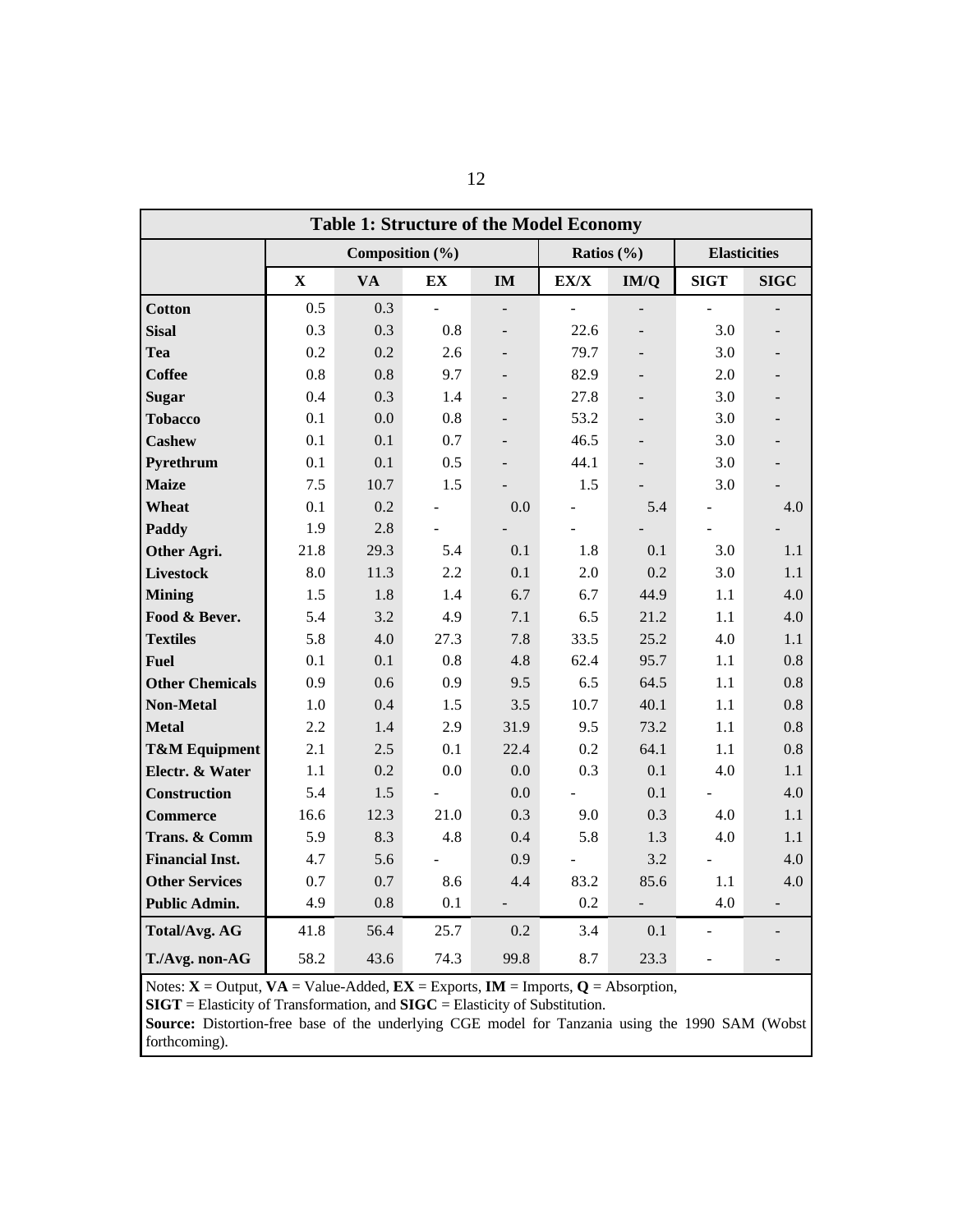#### **3.2. Measures and policy experiments in the CGE framework**

In the general equilibrium approach used here, the measure of agricultural bias is captured through various measures of the terms of trade between *aggregate* agriculture and *aggregate* non-agriculture. They are defined as the ratio of the relevant price indices. For example, the agricultural terms of trade with respect to gross output  $X$  in domestic producer prices can be represented as follows:

$$
AG_X^{TOT} = \frac{\sum_{lag} px_{lag} S_{lag}^x}{\sum_{lagn} px_{lagn} S_{lagn}^x}
$$
(11)

where

$$
S_{iag}^X = \frac{X_{iag}}{\sum_{iag} X_{iag}} \quad \text{and} \quad S_{iagn}^X = \frac{X_{iagn}}{\sum_{iagn} X_{iagn}}
$$
 (12)

The share parameters are the gross output shares of individual sub-sectors in the agricultural and non-agricultural sectors. The sum of these shares within each aggregate sector equals one.

The aggregate sectoral producer price indices are defined as:

$$
P_X^{AG} = \sum_{iag} px_{iag} S_{iag}^X \quad \text{and} \quad P_X^{AGN} = \sum_{iagn} px_{iagn} S_{iagn}^X \tag{13}
$$

The terms-of-trade measures within the CGE framework are constructed using the following prices and corresponding quantity weights:

| pm  | M                 | domestic market price and quantity of imports |
|-----|-------------------|-----------------------------------------------|
| pe  | E                 | domestic market price and quantity of exports |
| pq  | $\mathbf{\Omega}$ | composite good price and quantity             |
| DX  | X                 | producer price and gross output               |
| pva | $\mathbf{X}$      | value added price and quantity                |

Agricultural bias in the CGE framework is measured by various agricultural termsof-trade indices:

$$
AG_M^{TOT}
$$
 Agricultural TOT regarding pm and M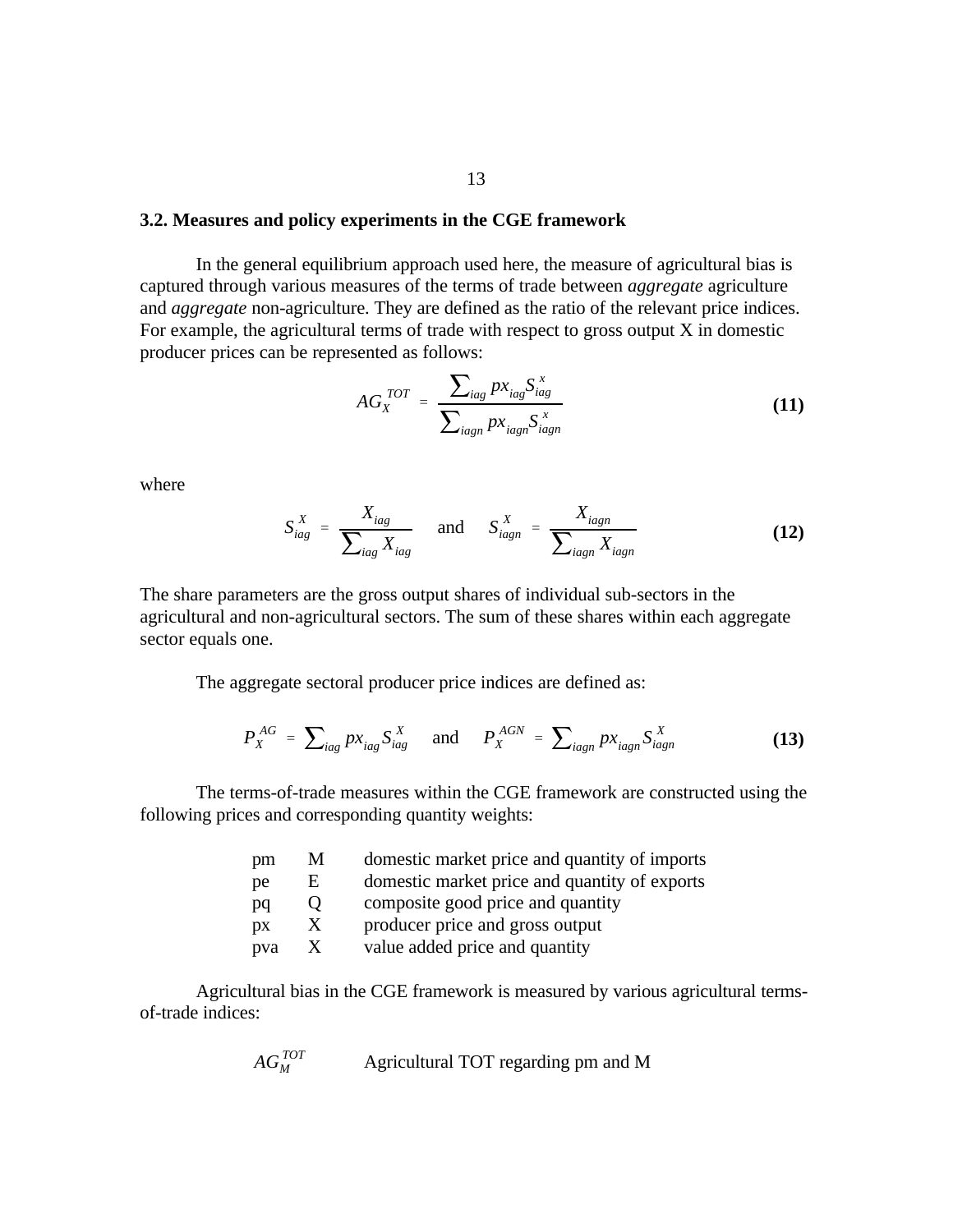| $AG_{F}^{TOT}$  | Agricultural TOT regarding pe and E. |
|-----------------|--------------------------------------|
| $AG_O^{TOT}$    | Agricultural TOT regarding pq and Q  |
| $AG_x^{TOT}$    | Agricultural TOT regarding px and X  |
| $AG_{VA}^{TOT}$ | Agricultural TOT regarding pva and X |

A 28 sector — of which 13 are agricultural sectors — social accounting matrix (SAM) for Tanzania (base year 1990) provides the starting data base for our policy simulations. $9$  Given that we start from a distortion-free base solution of the model, the data should be seen as reflecting a "stylized" version of a Tanzania-like economy. The structure of the economy is presented in Table 2, which provides sector-specific information on production, value-added, and trade shares; export and import ratios with respect to total production and absorption; and elasticities of substitution and transformation. The characteristics of this economic structure that significantly influence the results of the analysis can be summarized as follows:

- The share of agriculture in total gross production is 42 percent, and 56 percent in value-added at market prices. This economy is dominated by agriculture.
- The share of agriculture in total exports is only 26 percent, but the two most important agricultural export sectors (coffee and tea) have export-production ratios of around 80 percent. Most exports are non-agricultural, but there are some very export-dependent agricultural sectors.
- There are virtually no agricultural imports. Most imports are intermediate and capital goods for which elasticities of substitution with domestic production is low. One sector, "fuel", which includes petrochemicals, has high import and export ratios, indicating the existence of "pass-through" exports.

Four experiments are carried out to simulate the impact of introducing significant industrial protection and taxation of agricultural exports, with and without a fixed exchange rate.<sup>10</sup> The first experiment simulates an "import substitution industrialization"

 $9<sup>9</sup>$  The SAM is based on preliminary data for Tanzania, which is in the process of being refined and disaggregated further. See Wobst (forthcoming) for a description of the data base. As noted earlier, the reported data are for a distortion-free base solution of the model.

 $10$  Other government policies such as sales taxes or fixed producer prices could also be investigated within the CGE framework. However, in the present analysis, we focus on trade policy-induced distortions.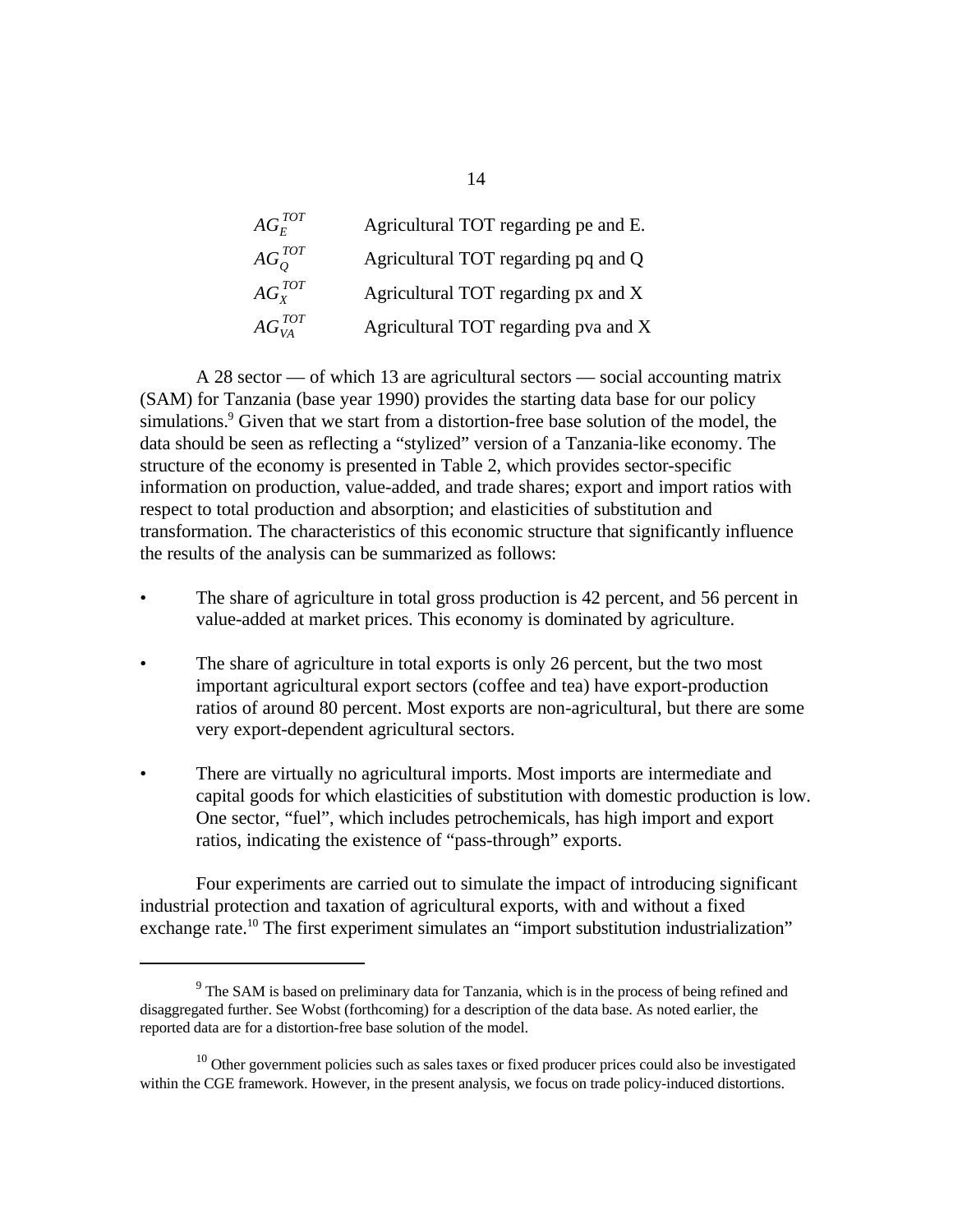(ISI) strategy by imposing a 25 percent import tariff (*tm(iagn)* = 25%) on all nonagricultural imports. This sort of ISI strategy should hurt agriculture by: (a) raising the relative price of non-agricultural goods, which are import substitutes, compared to agriculture; (b) increasing the costs of production in agriculture (since non-agricultural commodities are used as intermediate inputs in agriculture); and (c) inducing an appreciation of the exchange rate which will hurt export-oriented agricultural sectors.

The induced appreciation of the exchange rate represents an indirect effect which is considered to be independent in the partial equilibrium approach to measuring agricultural bias. To estimate the separate effect of this appreciation, in experiment 2 we also increase the non-agricultural tariff as in experiment 1 and also fix the exchange rate, which serves to isolate the indirect exchange-rate effect. With the exchange rate fixed, the model is solved by endogenously adjusting the trade balance (as discussed above). This additional experiment allows comparison with the partial equilibrium measures which analyze the effects of taxation under the assumption of a fixed exchange rate.

The third and fourth experiments simulate the implementation of a 25 percent tax on all agricultural exports, again with a free and fixed exchange rate (*te(iag)* = 25% and *EXR* is either free or fixed). The impact of an export tax on agriculture in a partial equilibrium framework with a fixed exchange rate is referred to as the *direct* bias against agriculture. In the general equilibrium framework, the effect of an export tax can be divided into two components: (a) price changes due to trade price transmission effects, given the CES-CET functional structure of the model; and (b) price changes due to the induced exchange-rate effect.

In the partial equilibrium literature, a major source of policy bias is the overvaluation of the exchange rate, even with no sectoral price distortions. To assess this effect, we perform a series of five experiments where we leave all sectoral taxes at zero but reduce the base value of the trade balance in 20 percent increments, reaching zero in the last experiment. A trade balance of zero is often specified as defining the "appropriate" equilibrium value of the exchange rate in the partial equilibrium literature. Defining an equilibrium or "sustainable" trade balance is a macro issue, outside the scope of our static general equilibrium model. In the CGE model, there is a functional relationship between the exchange rate and the trade balance, and hence between the trade balance and measures of policy bias arising from changes in the equilibrium exchange rate. The five experiments demonstrate this relationship.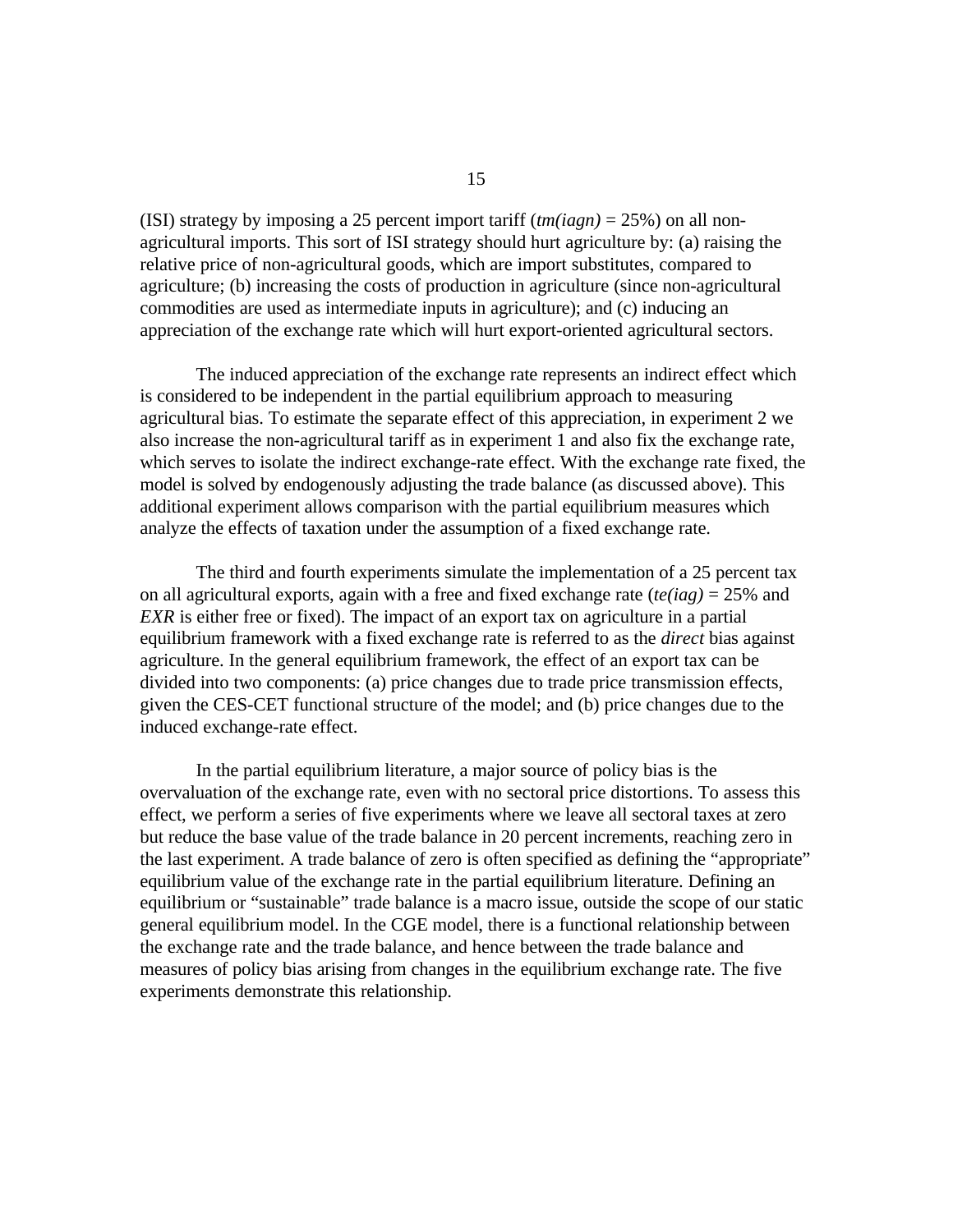#### **4. Results**

#### **4.1. Industrial protection and agricultural export taxes**

of-trade measures with regard to traded goods ( $AG_M^{TOT}$  and  $AG_E^{TOT}$ ) capture pricemeasures ( $AG_Q^{TOT}$ ,  $AG_X^{TOT}$ , and  $AG_{VA}^{TOT}$ ) capture the transmission of price changes from Table 2 presents the impact on the various agricultural terms-of-trade measures of the imposition of the 25 percent non-agriculture import and agriculture export taxes, with and without a fixed exchange rate. The agricultural terms-of-trade measures and their underlying aggregate price indices are shown in the rows. The first two agricultural termsincentive effects which are close to the partial equilibrium measure. The last three traded goods through commodity, output, and value-added prices, reflecting general equilibrium linkages, the Armington specification of imperfect substitutability, and finally the operation of factor markets.

The last row shows that the exchange rate, which is fixed in experiments 2 and 4, appreciates by approximately 5 percent in experiment 1 and depreciates by 5 percent in experiment 3. The signs of the induced changes are predictable from theory — the magnitudes depend on model parameters and the structure of the economy.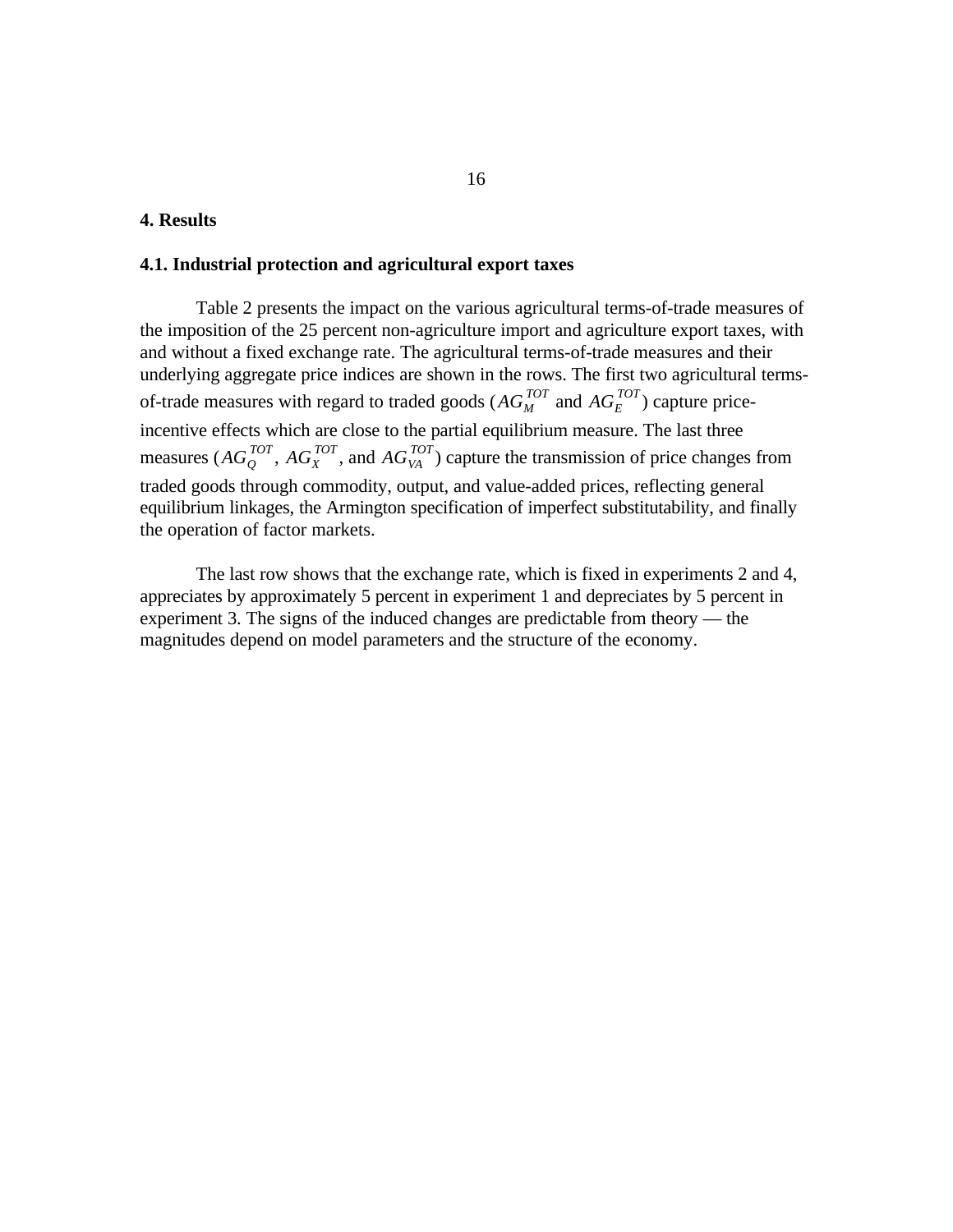| <b>Table 2</b><br><b>Industrial Protection and Export Taxes in Agriculture</b><br>with Free and Fixed Exchange Rate |                       |                                 |                      |                                |
|---------------------------------------------------------------------------------------------------------------------|-----------------------|---------------------------------|----------------------|--------------------------------|
| <b>Price Indices</b><br>$(Base=100)$                                                                                | tm(iagn)<br>$= 25 \%$ | tm(iagn) $\&$<br><b>EXR</b> fix | te(iag)<br>$= 25 \%$ | te(iag) $\&$<br><b>EXR</b> fix |
| $AG_M^{TOT}$                                                                                                        | 80.0                  | 80.0                            | 100.0                | 100.0                          |
| $P_M^{AG}$                                                                                                          | 94.7                  | 100.0                           | 105.3                | 100.0                          |
| $P_M^{AGN}$                                                                                                         | 118.3                 | 125.0                           | 105.3                | 100.0                          |
| $AG_E^{TOT}$                                                                                                        | 100.0                 | 100.0                           | 75.0                 | 75.0                           |
| $P_{E}^{AG}$                                                                                                        | 94.7                  | 100.0                           | 78.9                 | 75.0                           |
| $P_{E}^{AGN}$                                                                                                       | 94.7                  | 100.0                           | 105.3                | 100.0                          |
| $AG_O^{TOT}$                                                                                                        | 94.4                  | 90.2                            | 93.9                 | 98.8                           |
| $P^{AG}_{Q}$                                                                                                        | 98.9                  | 96.9                            | 96.8                 | 99.3                           |
| $P^{AGN}$                                                                                                           | 104.7                 | 107.3                           | 103.1                | 100.5                          |
| $AG_X^{TOT}$                                                                                                        | 98.3                  | 94.9                            | 93.7                 | 98.0                           |
| $P_X^{AG}$                                                                                                          | 98.7                  | 96.9                            | 96.2                 | 98.5                           |
| $P_X^{AGN}$                                                                                                         | 100.4                 | 102.2                           | 102.7                | 100.6                          |
| $AG_{VA}^{TOT}$                                                                                                     | 100.1                 | 96.0                            | 92.4                 | 97.5                           |
| ${P}^{AG}_{VA}$                                                                                                     | 98.1                  | 96.1                            | 95.8                 | 98.4                           |
| $P_{VA}^{AGN}$                                                                                                      | 98.0                  | 100.1                           | 103.7                | 100.9                          |
| <b>EXR</b>                                                                                                          | 0.95                  | 1.00                            | 1.05                 | 1.00                           |

The first agricultural terms-of-trade measure  $(AG_M^{TOT})$  shows a 20 percent  $P_M^{AGN}$ index  $P_M^{AGN}$ . World market prices in equation 5 are fixed in all experiments, given the deterioration for experiment 2 due to the 25 percent increase of the non-agricultural price small-country assumption, and the exchange rate is fixed as part of experiment 2. In the first two experiments, the 25 percent increase in import tariffs on non-agricultural production (*tm(iagn)* = 25%) leads to a 20 percent decrease in the terms of trade (1/1.25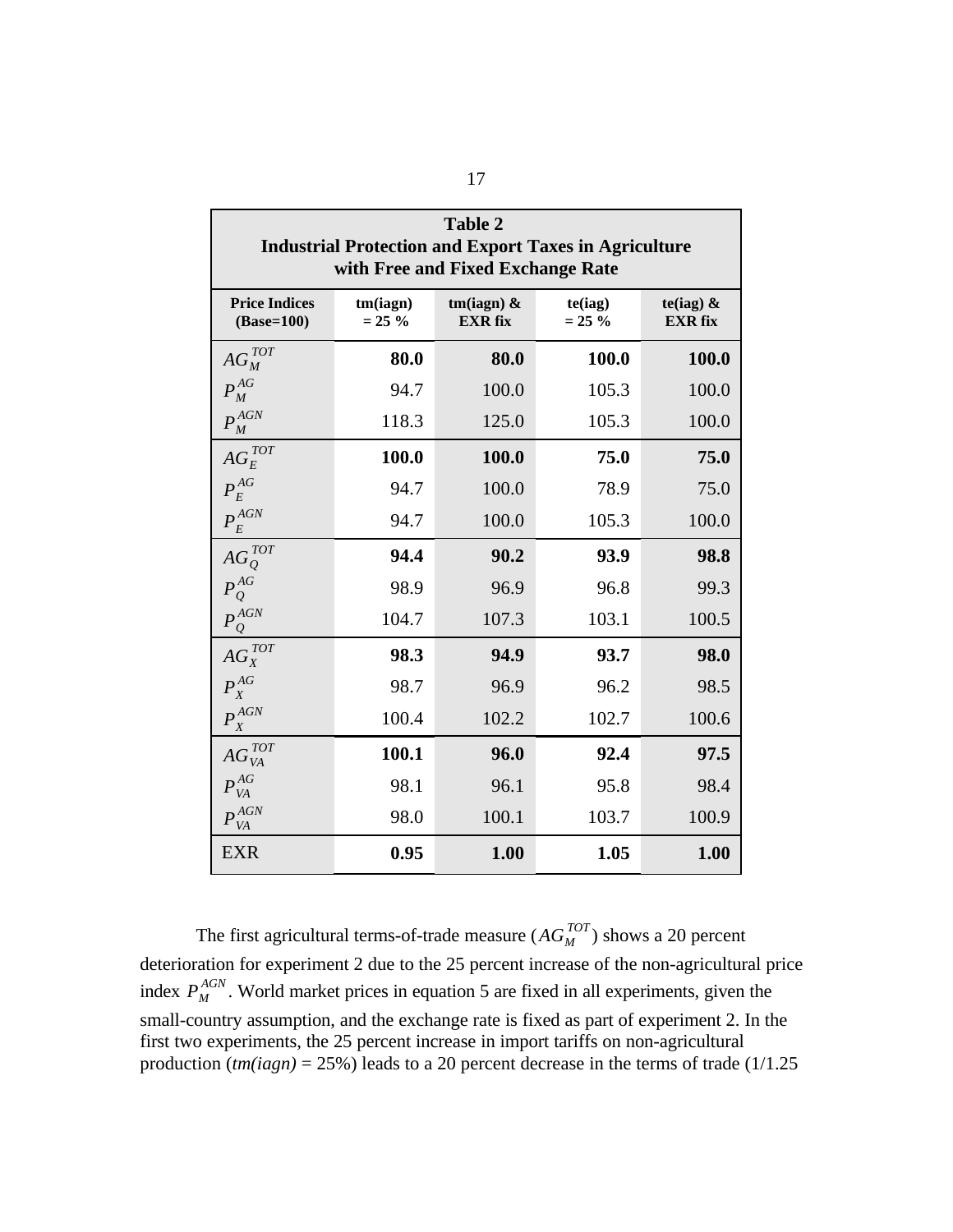$P_M^{AGN}$  $M_M^{\text{AGN}}$  while agricultural import prices remain unchanged. In experiment 1, the induced domestic prices of agricultural exports are changed, have no influence on  $AG_M^{TOT}$  (as can  $P_M^{\overline{A}\overline{G}}$ domestic import prices and, with a flexible exchange rate, as in experiments 1,  $P_M^{\text{AG}}$  and  $P_M^{AGN}$  $M_M^{\text{AGN}}$  change proportionately, yielding the same value for the terms of trade.  $= 80\%$ ). In experiment 2, with a fixed exchange rate, the tariff directly increases depreciation of the exchange rate changes all import prices, leaving relative prices and hence the agricultural terms of trade, unchanged. Experiments 3 and 4, in which the be seen from equation 5). With a fixed exchange rate, the export tax does not affect

Tracing the effects of the four experiments on  $AG_E^{TOT}$  is equivalent to tracing the effects on  $AG_M^{TOT}$  as shown above. A 25 percent export tax on all agricultural sectors leads  $\overline{P}_{E}^{AG}$ (see equation 6) to a decrease in  $P_E^{\text{AG}}$  of 25 percent in experiment 4, where the exchange rate is fixed. Since  $P_E^{AGN}$  remains unchanged,  $AG_E^{TOT}$  decreases by 25 percent. With a  $P_M^{AG}$  and  $P_M^{AGN}$ the relative price decrease of exports affects  $P_M^{AG}$  and  $P_M^{AGN}$  equally and therefore has no additional effect on  $AG_E^{TOT}$ . Experiments 1 and 2 have no influence on  $AG_E^{TOT}$ , as can be  $P_E^{AG}$  and  $P_E^{AGN}$ experiment 1 leads to the same relative changes of  $P_E^{AG}$  and  $P_E^{AGN}$ . flexible exchange rate (in experiment 3), the depreciation of the exchange rate following seen from equation 6. With a fixed exchange rate, the import tariff does not affect domestic export prices. With a flexible exchange rate, the induced appreciation in

We now turn to the impact of the experiments series on  $AG_Q^{TOT}$ ,  $AG_X^{TOT}$ , and  $AG_{VA}^{TOT}$ . The third measure of the agricultural terms of trade  $(AG_{Q}^{TOT})$  is defined with imposition of a 25 percent non-agricultural import tariff reduces  $AG_{\mathcal{Q}}^{TOT}$  to 90.2 percent  $P_O^{AGN}$ commodities ( $P_Q^{AGN}$ ), which is effected by domestic import prices (*pm*) as well as  $P_M^{AGN}$ increase of  $P_M^{AGN}$ . For a "semi-tradable" good, both the import share and the substitution respect to composite good prices and captures the Armington specification, *i.e.* the imperfect substitutability between imports and domestic products (equation 9). The when the exchange rate is fixed. The composite good price index of non-agricultural domestic supply prices (*pd*), increases by only 7.3 percent instead of the 25 percent elasticity affect how changes in import prices are transmitted through to the price of domestic substitutes, and hence to the price of the composite good.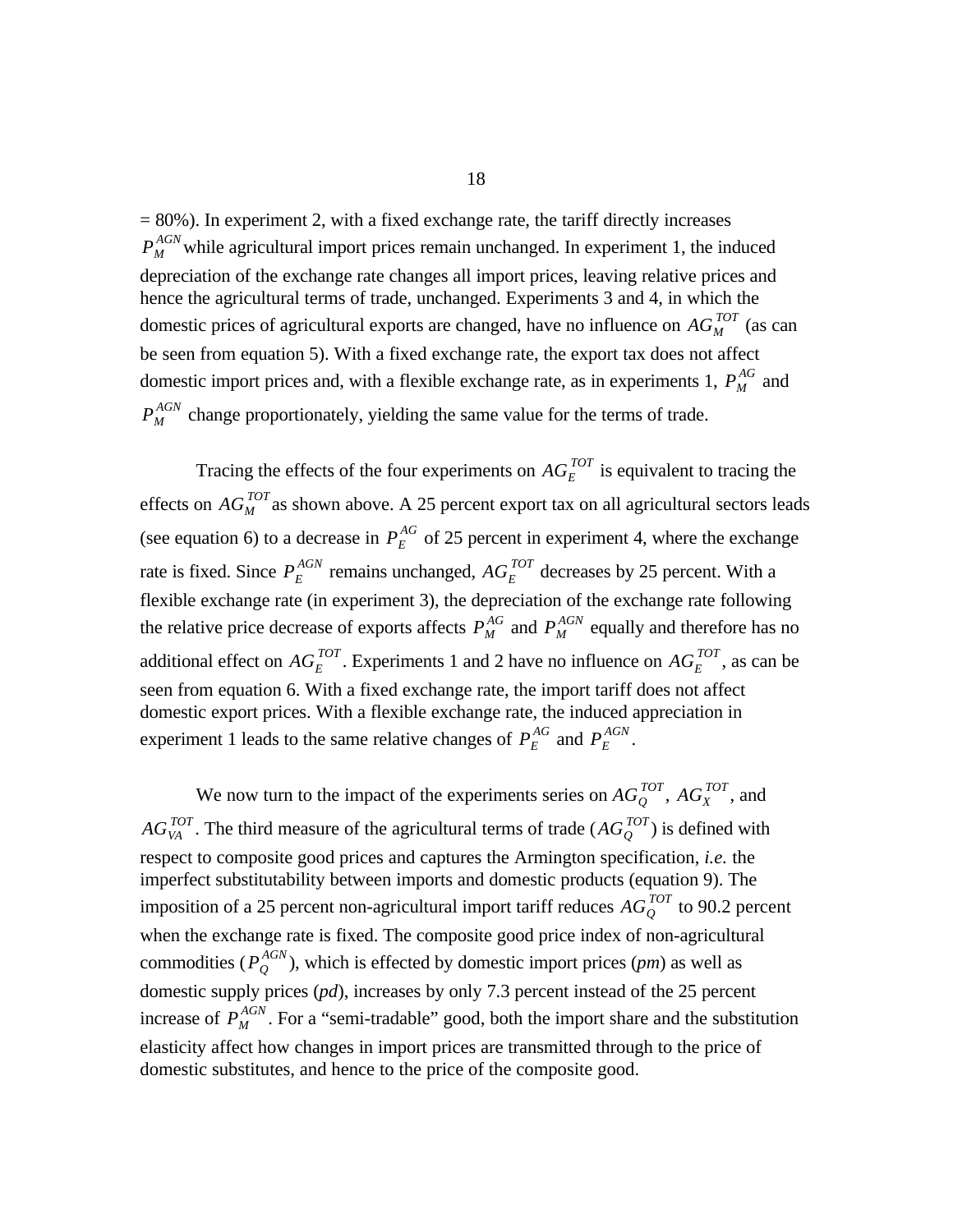these effects are dampened and  $AG_Q^{TOT}$  drops to only 94.4 percent. The effect of not allowing the exchange rate feedback on  $AG_Q^{TOT}$  amounts to 4.2 percent points. Allowing The agricultural price index drops to 96.9 percent. When the exchange rate is free, exchange rate flexibility means that agriculture gets hurt less.

 $AG_{\mathcal{Q}}^{TOT}$  relatively little when the exchange rate is fixed, but substantially more with a The 25 percent export tax on agricultural commodities affects the composite good price index of agriculture by only 0.7 percent due to the limited magnitude of agricultural exports as compared to domestic supply — most of agriculture is not traded. When exchange rate feedback is allowed, *EXR* depreciates and the agricultural composite good price index drops while non-agriculture gains. The net result is that the export tax affects flexible exchange rate.

The fourth agricultural terms-of-trade measure  $(AG_X^{TOT})$  is defined with respect to  $P_X^{AG}$  in a similar way as  $P_Q^{AG}$ lowers  $P_X^{AG}$  in a similar way as  $P_Q^{AG}$ . Moreover, allowing for exchange rate flexibility  $P_{X}^{\overline{A}\overline{G}}$ results in an appreciation of the exchange rate and improves  $P_X^{A\Omega}$  compared to the fixed producer prices (px), reflecting the imperfect transformation between domestic produce and exports in the CET function. The 25 percent import tariff in experiments 1 and 2 exchange rate scenario. This result is a reflection of the very large share of non-traded agricultural products in total agriculture, which implies that aggregate agriculture is favored when the exchange rate appreciates. In addition, the price index of nonagricultural producer prices is higher under a fixed exchange rate.

In sum,  $AG_X^{TOT}$  is 98.3 percent under a flexible exchange rate and 94.9 percent

experiment 3 has a negative influence on the agricultural terms of trade  $AG_X^{TOT}$ . This under a fixed exchange rate. In case of the 25 percent export tax on agricultural products in experiments 3 and 4, the agricultural terms of trade are affected more under a flexible exchange rate than under a fixed exchange rate, while the direct impact of the export tax appears relatively limited. The depreciation following the imposition of the export tax in

result again is linked to the high share of non-traded agriculture, which is hurt in relative terms by a depreciation. In the partial equilibrium literature, most agricultural commodities are treated as perfectly substitutable tradable goods for which eliminating an overvaluation of the exchange rate is beneficial.

Changes in the terms of trade in value-added prices  $AG_{VA}^{TOT}$  provide the most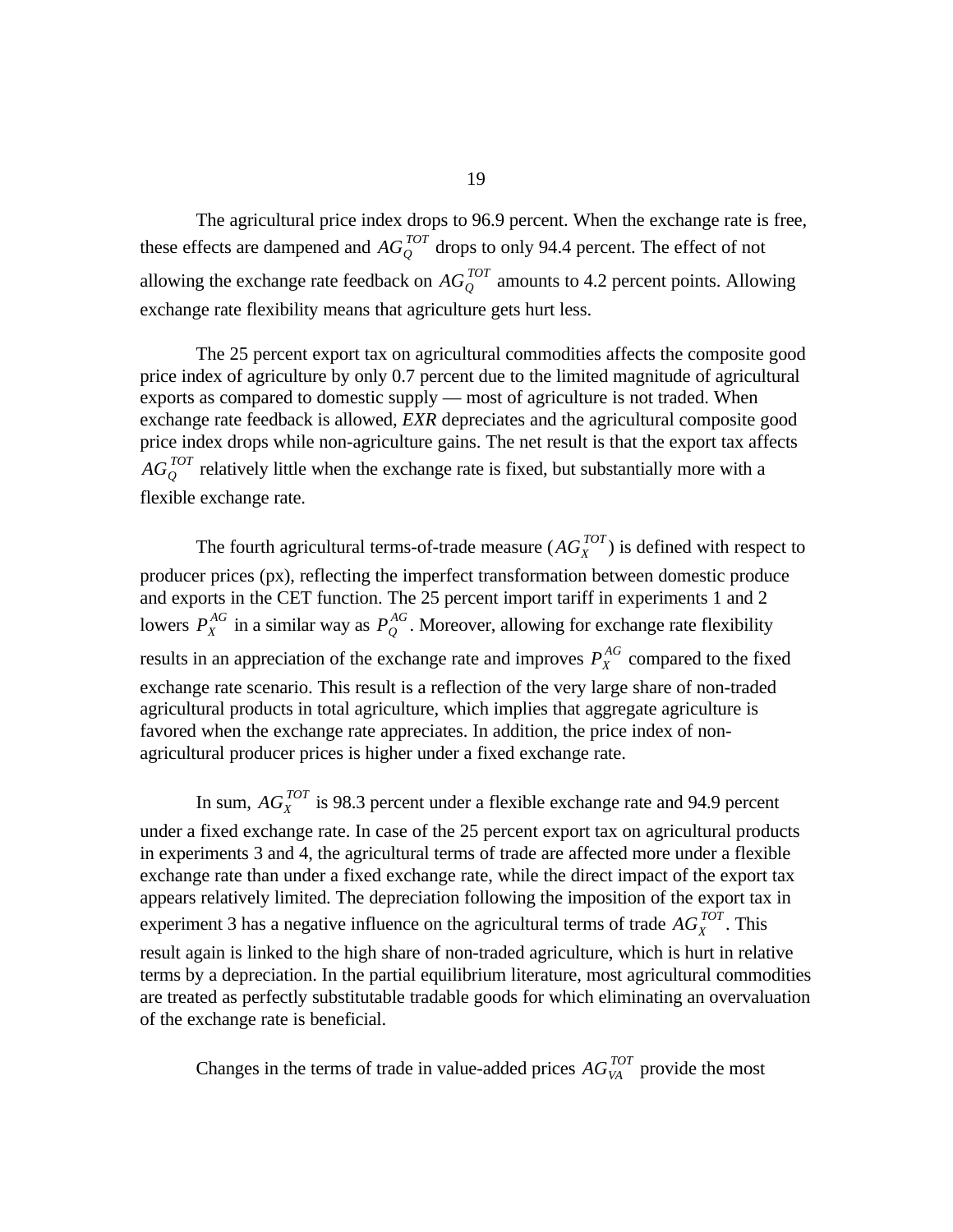experiment, exchange rate flexibility implies that  $AG_{VA}^{TOT}$  drops compared to the situation appropriate bias measure because it indicates relative incentives to "pull" productive factors between sectors. A non-agricultural tariff combined with a flexible exchange rate improves the terms of trade of agriculture, whereas agriculture is hurt in relative terms under a fixed exchange rate. As noted above, agriculture is relatively non-traded, and therefore benefits from an appreciation of the exchange rate. Similarly, in the export tax with fixed exchange rate.

#### **4.2. Impacts of an overvaluation of the exchange rate**

The results of the experiment series in which we gradually reduce the trade balance to zero are reported in Figures 2, 3, and 4.



Figure 2 shows that the trade balance is eliminated in five consecutive steps, resulting in exchange rate depreciations starting at almost 4 percent at the beginning and declining to about 1 percent at the last step. Elimination of the trade deficit leads to a depreciation of 10 percent. The corresponding adjustments in real imports and exports are shown in Figure 3. Imports move very little while exports increase by around 130 percent — the improvement of the balance of payments is mainly a consequence of export performance. The import-dependent nature of the economy, with high trade shares and low substitution elasticities for intermediates and capital goods, makes it difficult to reduce imports. They even increase a little in spite of the depreciation, which reflects the import-intensive nature of exports. This result, which is typical of many developing countries, underlines the need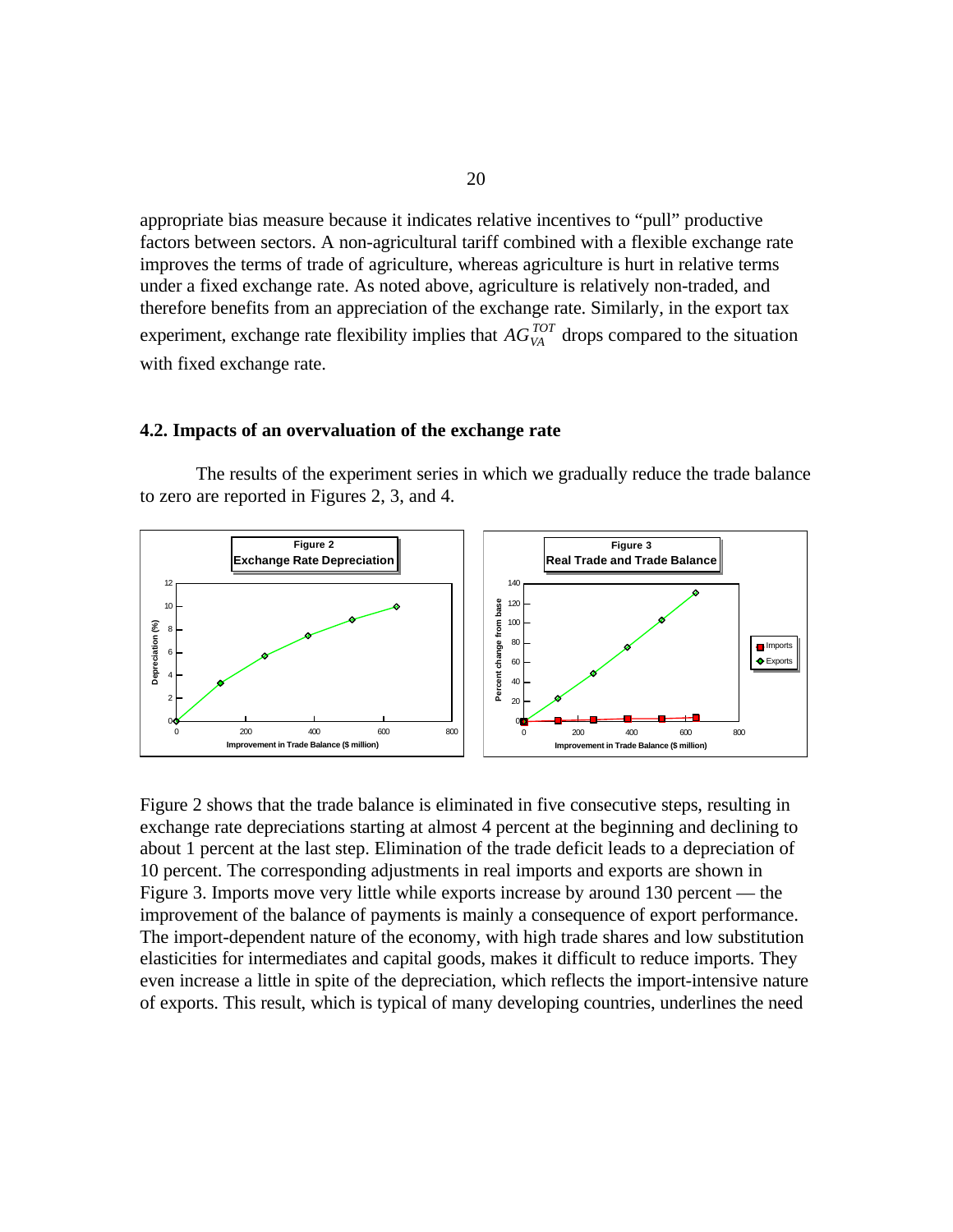to maintain imports at an adequate level if export promotion is to succeed.<sup>11</sup>

percent. The first two indices,  $AG_M^{TOT}$  and  $AG_E^{TOT}$ , do not change since changes in the agricultural terms-of-trade measures ( $AG_Q^{TOT}$ ,  $AG_X^{TOT}$ , and  $AG_{VA}^{TOT}$ ) decrease in the Finally, Figure 4 demonstrates that although the last three agricultural terms of trade indices fall as the exchange rate depreciates, the changes are small — under 5 exchange rate effect agriculture and non-agriculture symmetrically. The other three beginning due to the induced depreciation of the exchange rate. However, the effect tapers off in the middle of the experiment series, and the measures improve a little at the end. The turnaround is due to the fact that agricultural exports increase with depreciation and, by the last two experiments in the series, grow to be a significant share of agricultural output. With depreciation, traded agriculture becomes more important as can be seen from Figure 5.



#### **5. Conclusion**

This paper analyzes the extent of the policy bias against agriculture in a general equilibrium framework. Various measures of the agricultural terms of trade are constructed to assess the impact of industrial protection, agricultural export taxes, and overvaluation of the exchange rate on the balance between agriculture and nonagriculture. The general equilibrium measures are compared with earlier work measuring

 $11$ . The development of the relative export shares of total agriculture and non-agriculture throughout the experiment series is shown in Figure 6 and 7 of Annex 1.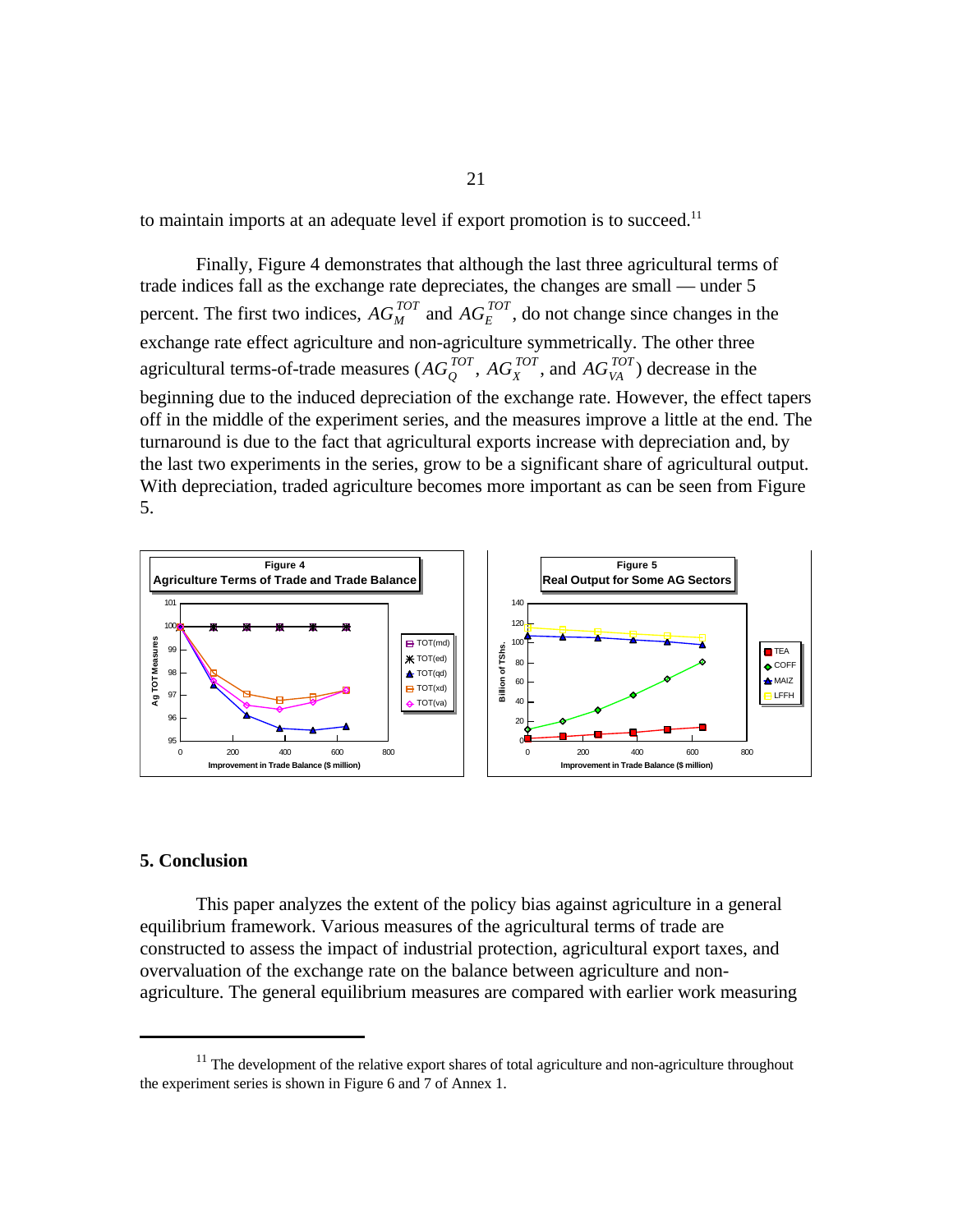policy bias in a partial equilibrium framework.

Our results indicate that trade policies — in particular, 25 percent non-agricultural tariffs and 25 percent agricultural export taxes — have a significant but much lower negative impact on relative prices in agriculture than would be indicated by partial equilibrium measures. The general equilibrium framework captures indirect effects of trade policies that work through induced changes in the equilibrium exchange rate — an effect that is not captured in partial equilibrium analysis. We use the model to compute the empirical importance of this indirect effect, which is potentially significant. The imposition of a non-agricultural tariff with a fixed exchange rate leads to a much stronger deterioration of the terms-of-trade measures as compared to a flexible exchange rate scenario since the appreciation of the latter cannot diminish the tariff effect. The imposition of an export tax on all agricultural sectors with a fixed exchange rate leads to a much lower deterioration as compared to a flexible exchange rate scenario since the export tax can't induced a depreciation of the exchange rate that hurts relatively nontraded aggregate agriculture in the case of a flexible exchange rate.

A separate series of experiments is carried out to assess the impact of overvaluation of the exchange rate — characteristic of many developing countries. In earlier work in a partial equilibrium framework, comparative work in a number of countries identified exchange rate overvaluation as the largest source of policy bias. In a general equilibrium framework incorporating non-traded goods and imperfect substitutability between domestic and foreign goods, these results are seriously qualified.

In our archetype model of Tanzania, agriculture has a large share of non-traded goods and traded non-agriculture goods have relatively low substitution elasticities. These characteristics reflect many developing countries. In this environment, we find a much smaller impact on agriculture of depreciating the exchange rate than is indicated by partial equilibrium measures. General equilibrium effects are important.

This paper deals only with trade policies and their impact on aggregate agriculture. It is straightforward to expand the analysis to include sector-specific domestic tax and subsidy policies and their impacts on particular agricultural sectors. The CGE model is an appropriate analytical framework for such analysis.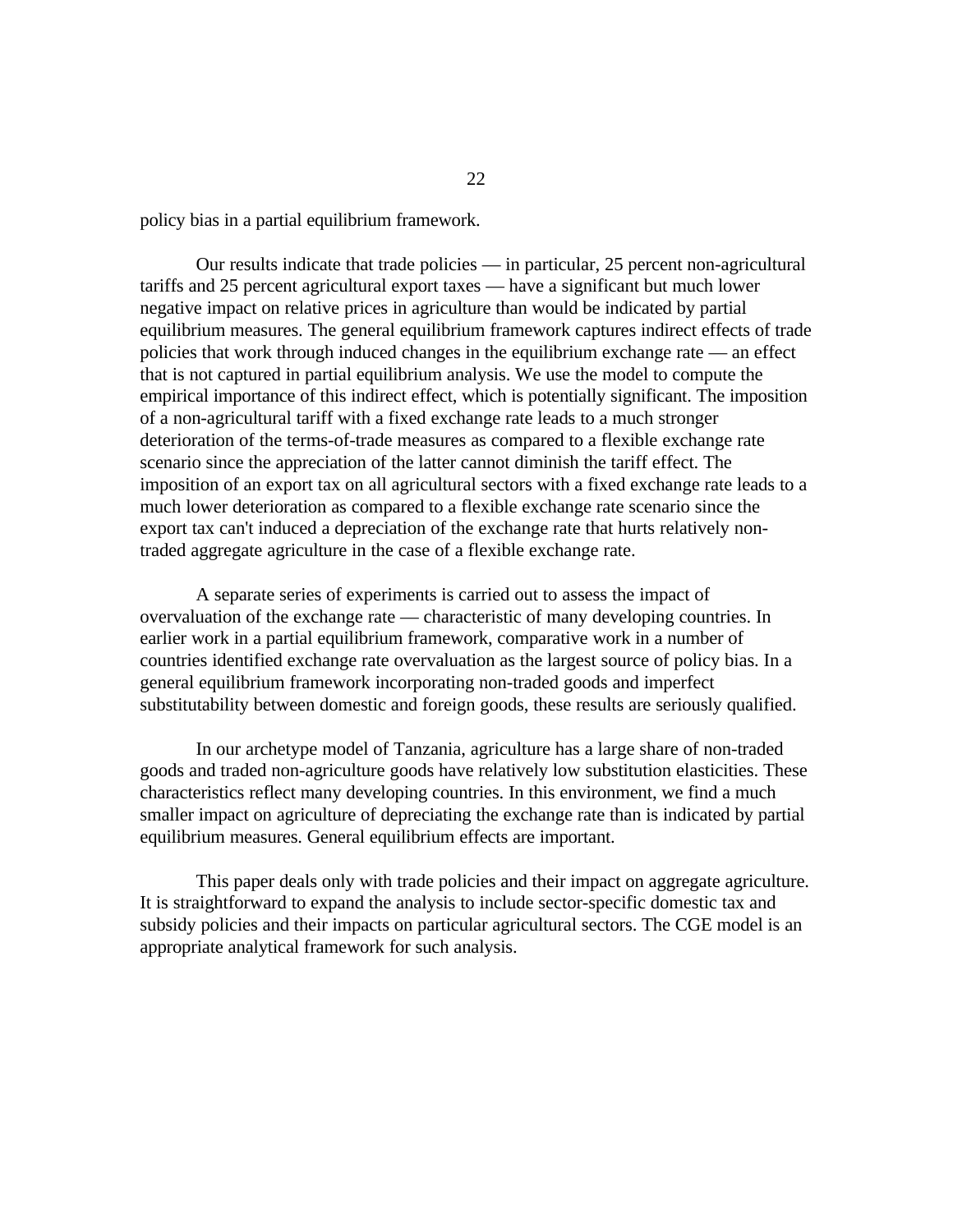#### **References**

- Ardeni, P. G. (1989). "Does the Law of One Price Really Hold for Commodity Prices?" *American Journal of Agricultural Economics*, Vol. 71, No. 3, pp. 661-69.
- Armington, P. (1969). "A Theory of Demand for Products Distinguished by Place of Production." *IMF Staff Papers*, Vol. 16, pp. 159-176.
- Baffes, J. (1991). "Some Further Evidence on the Law of One Price: The Law of One Price Still Holds." *American Journal of Agricultural Economics*, Vol. 73, No. 4, pp. 1264-73.
- Ceglowski, J. (1994). "The Law of One Price Revisited: New Evidence on the Behavior of International Prices." *Economic Inquiry*, Vol. 32, pp. 407-18.
- Bautista, R. M. and A. Valdes (1993). *The Bias Against Agriculture: Trade and Macroeconomic Policies in Developing Countries.* San Francisco: Institute for Contemporary Studies Press.
- de Melo, J. and S. Robinson (1981). "Trade Policy and Resource Allocation in the Presence of Product Differentiation." *Review of Economics and Statistics*, Vol. 63, pp. 169-177.
- de Melo, J. and S. Robinson (1989). "Product Differentiation and the Treatment of Foreign Trade in Computable General Equilibrium Models of Small Economies." *Journal of International Economics*, Vol. 27, pp. 47-67.
- de Melo, J. and D.Tarr (1992). *A General Equilibrium Analysis of US Foreign Trade Policy.* Cambridge, London: Massachusetts Institute of Technology Press.
- Devarajan, S., D. S. Go, J. D. Lewis, S. Robinson, and P. Sinko (1997). "Simple General Equilibrium Modeling." In: Francois, J. F. and K. A. Reinert (eds.) *Applied Methods for Trade Policy Analysis: A Handbook*. Cambridge: Cambridge University Press.
- Devarajan, S., J. D. Lewis, and S. Robinson (1993). "External Shocks, Purchasing Power Parity, and Equilibrium Real Exchange Rate." *The World Bank Economic Review*, Vol 7, No. 1, pp. 45-63.
- FAO (1975). *Agricultural Protection and Stabilization Policies: A Framework of*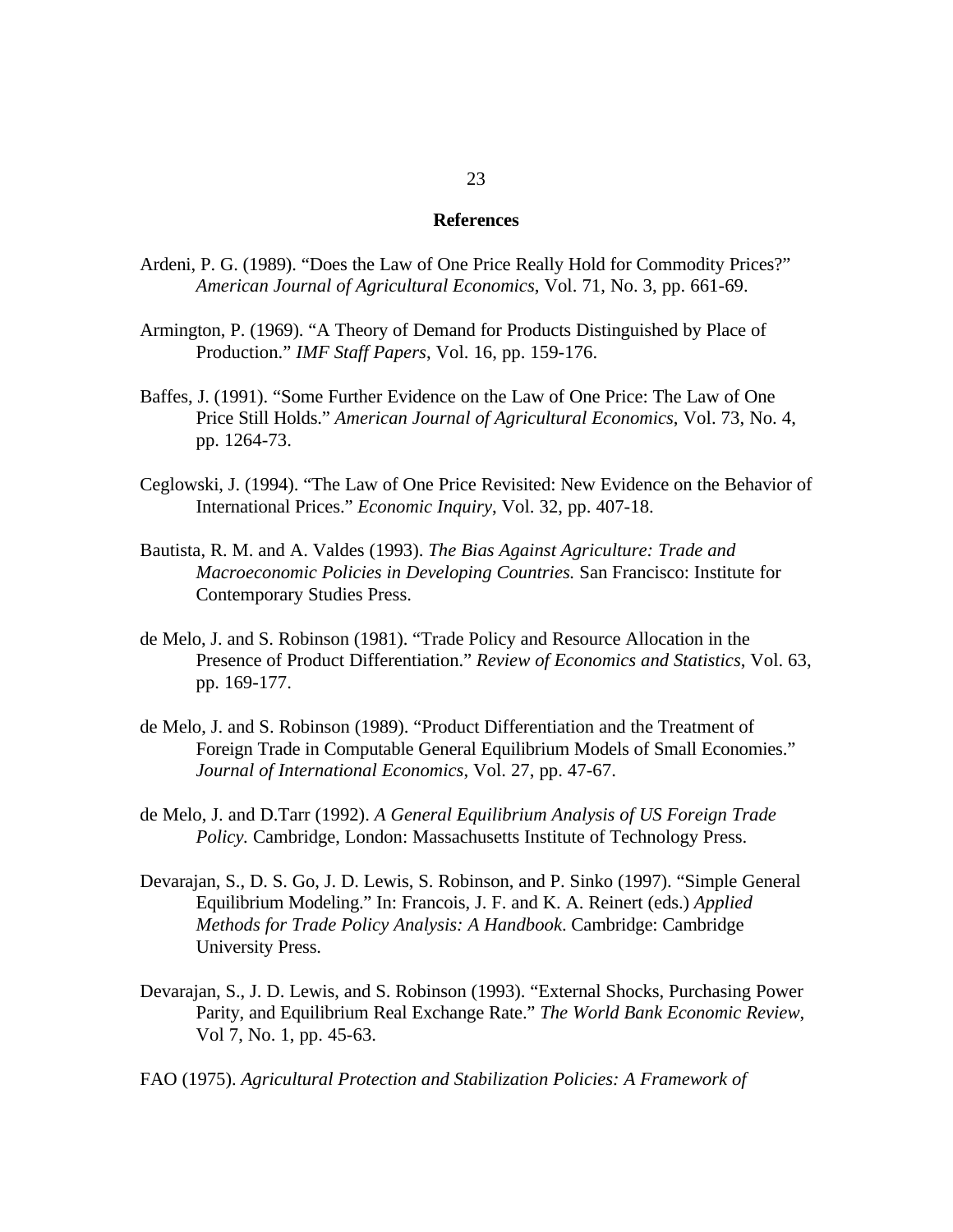*Measurement in the Context of Agricultural Adjustment.* Rome:FAO.

- Hertel, T. W. (1997, draft). "Applied General Equilibrium Analysis of Agricultural Policies." Purdue University. Forthcoming in: Gardner, B. and G. Rausser (eds.) *Handbook of Agricultural Economics.* Amsterdam: North Holland Press.
- Isard, P. (1977). "How Far Can We Push the Law of One Price?." *The American Economic Review*, Vol. 67, No. 5, pp. 942-48.
- Josling, T. and S. Tangermann (1989). "Measuring Levels of Protection in Agriculture: A Survey of Approaches and Results." In: Maunder, A. and A. Valdes (eds.) *Agriculture and Governments in an Independent World.* Proceedings of the Twentieth International Conference of Agricultural Economists held at Buenos Aires, 24-31 August 1988. Aldershot, pp. 343-52.
- Krueger, A. O. (1992). *The Political Economy of Agricultural Pricing Policy. Volume 5: A Synthesis of the Political Economy in Developing Countries.* Washington, D.C.: The World Bank.
- Krueger, A. O., M. Schiff, and A. Valdes (1988). "Agricultural incentives in Developing Countries: Measuring the Effect of Sectoral and Economywide Policies." *The World Bank Economic Review*, Vol 2, No. 3, pp. 255-271.
- Lipton, M. (1977). *Why Poor People stay Poor: Urban Bais in World Development.* Cambridge: Harvard University Press.
- Mundlak, Y. and D. F. Larson (1992). "On the Transmission of World Agricultural Prices." *The World Bank Economic Review*, Vol. 6, No. 3, pp. 399-422.
- Peterson, E. B., T. W. Hertel, and J. V. Stout (1994). "A Critical Assessment of Supply-Demand Models of Agricultural Trade." *American Journal of Agricultural Economics*, Vol. 76, No. 4, pp. 709-21.
- Schiff, M. and A. Valdes (1992). *The Political Economy of Agricultural Pricing Policy. Volume 4: A Synthesis of the Economics in Developing Countries*. Washington, D.C.: The World Bank.
- Schultz, T. W. (1964). *Transforming Traditional Agriculture.* New Haven: Yale University Press.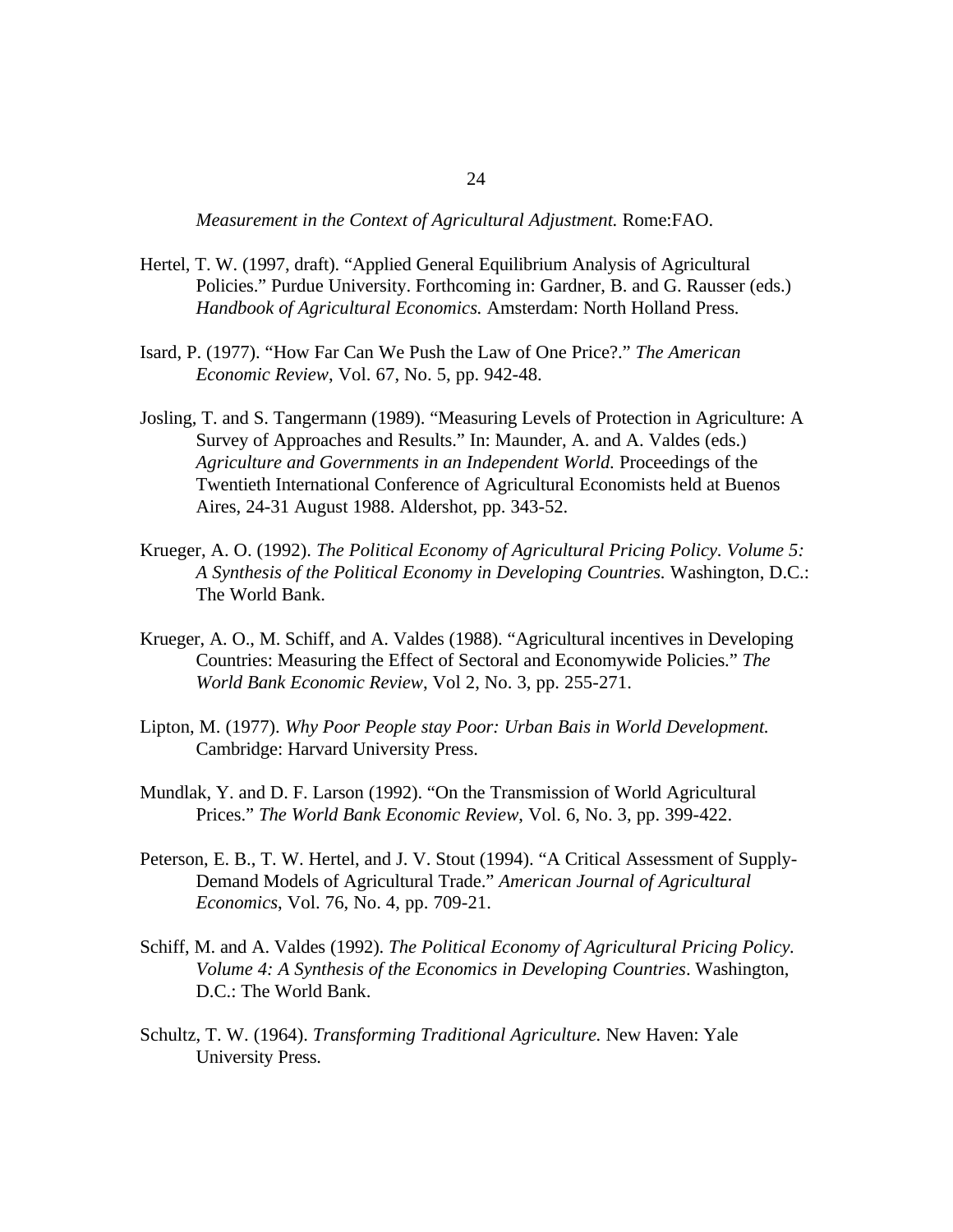- Toye, J. F. J. (1993). *Dilemmas of Development: Reflections on the Counter-Revolution in Development Economics.* Oxford: Oxford University Press.
- Webb, A. J., M. Lopez, and R. Penn (1990). "Estimates of Producer and Consumer Subsidy Equivalents: Government Intervention in Agriculture, 1982-87." *Economic Research Service.* Statistical Bulletin No. 803. Washington, DC.: U.S. Department of Agriculture.
- Wobst, P. (forthcoming). "A Social Accounting Matrix (SAM) for Tanzania." *Trade and Macroeconomics Division.* MERRISA Project Working Paper. Washington, DC.: International Food Policy Research Institute.
- World Bank (1981). *Accelerated Development in Sub-Saharan Africa: An Agenda for Action.* Washington D.C.: The World Bank.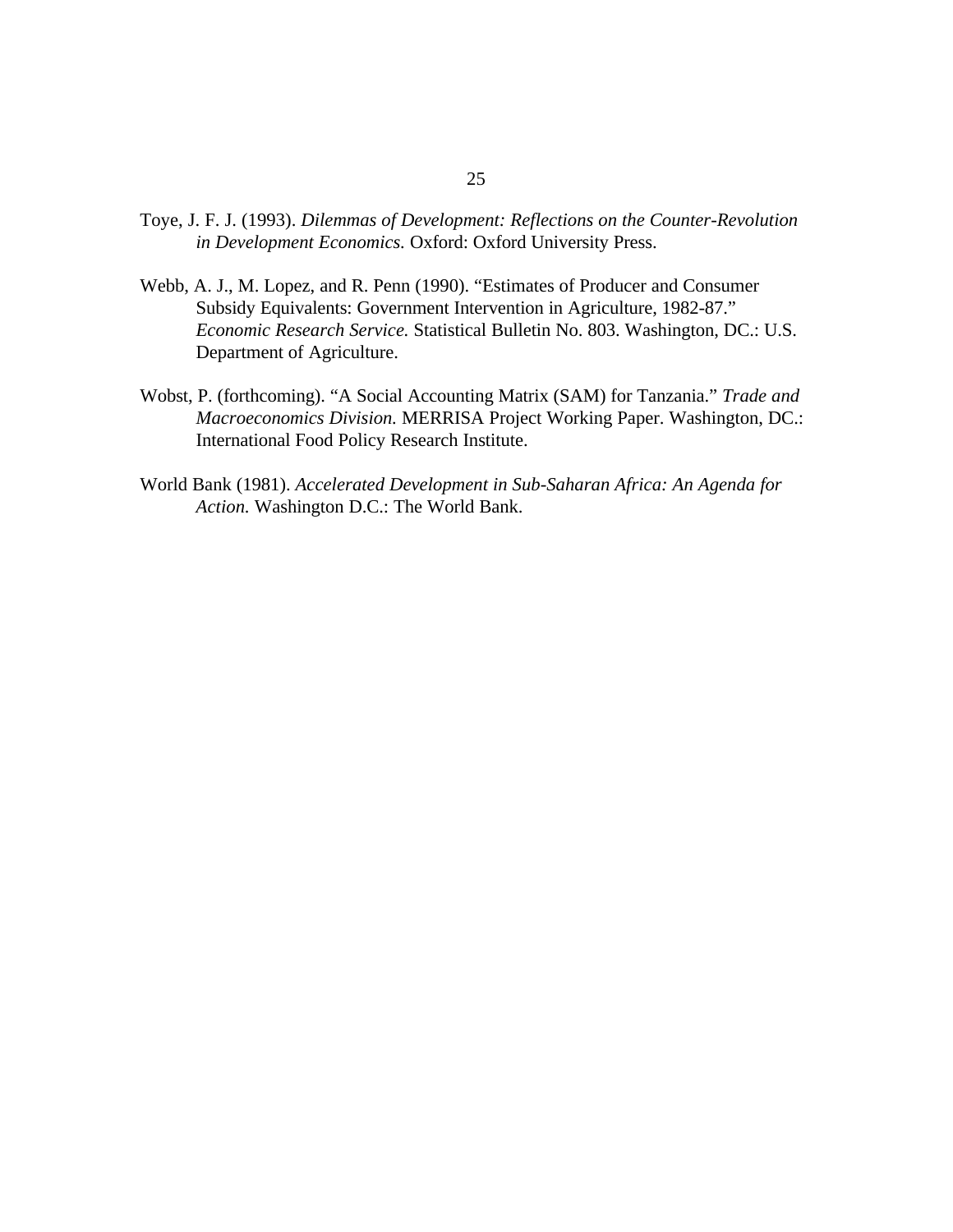





An explanation of the applied sector abbreviations is presented in Table 1.1. of Annex II

26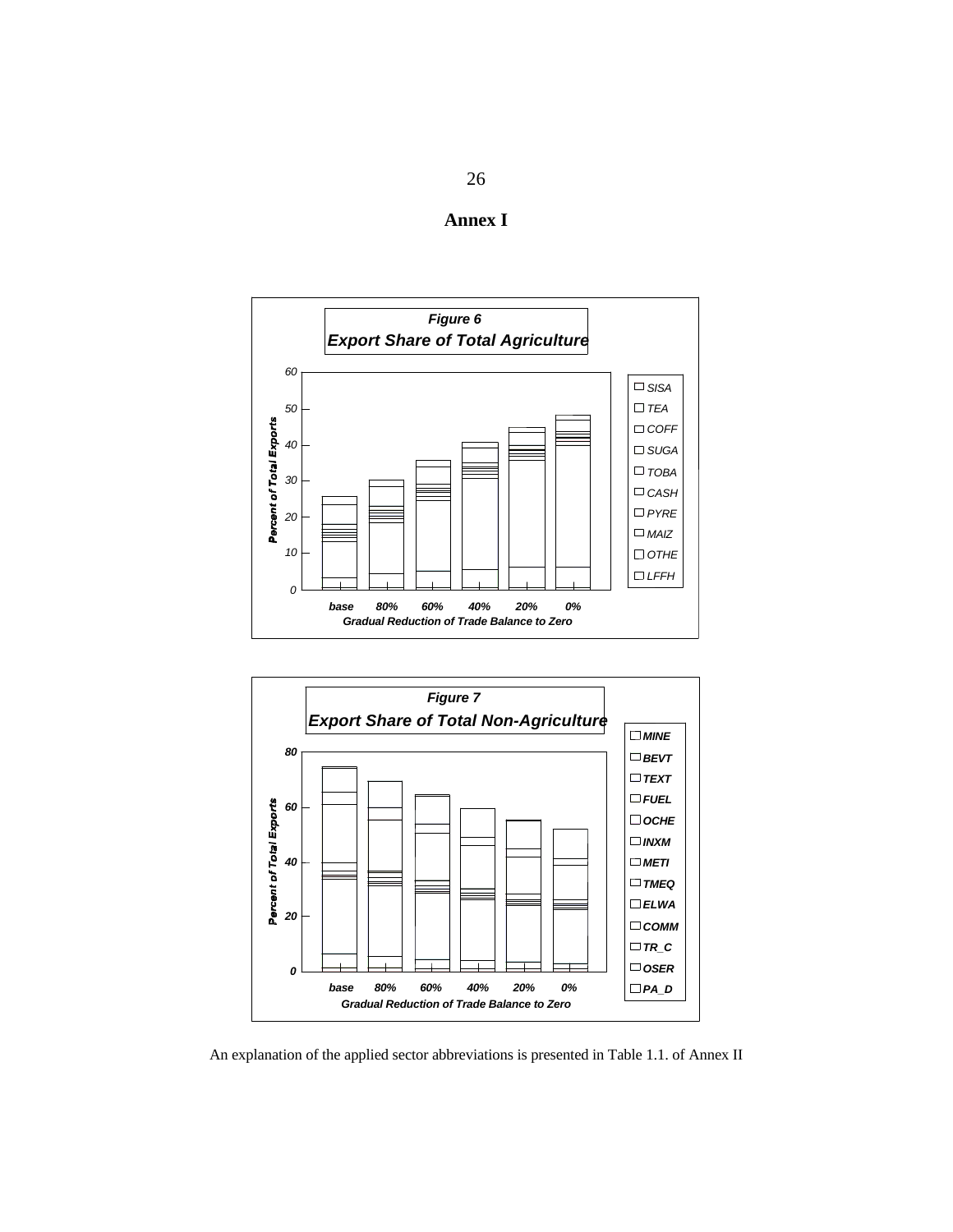## **Annex II: CGE Model Equations**

## **Table 1.1. Definition of Model Indices, Parameters, and Variables**

### **Indices**

| i, j              | Sectors Cotton                                                   | (Cott)                                                                                                                                   | Processed Food, Beverages     |                                                                         |
|-------------------|------------------------------------------------------------------|------------------------------------------------------------------------------------------------------------------------------------------|-------------------------------|-------------------------------------------------------------------------|
|                   |                                                                  | Sisal (Sisa)                                                                                                                             |                               | & Tobacco (Bevt)                                                        |
|                   |                                                                  | Tea (Tea)                                                                                                                                | Textiles (Text)               |                                                                         |
|                   |                                                                  | Coffee (Coff)                                                                                                                            |                               | Petroleum (Fuel)                                                        |
|                   |                                                                  | Sugar (Suga)                                                                                                                             |                               | Other Chemicals (Oche)                                                  |
|                   |                                                                  | Tobacco (Toba)                                                                                                                           | Non-metal Products (Inxm)     |                                                                         |
|                   |                                                                  | Cashew (Cash)                                                                                                                            | Metal products (Meti)         |                                                                         |
|                   |                                                                  | Pyrethrum (Pyre)                                                                                                                         | Transport & Mach. Equ. (Tmeq) |                                                                         |
|                   |                                                                  | Maize (Maiz)                                                                                                                             |                               | Electricity & Water (Elwa)                                              |
|                   |                                                                  | Wheat (Whea)                                                                                                                             |                               | Construction (Cnst)                                                     |
|                   |                                                                  | Paddy (Padd)                                                                                                                             |                               | Commerce (Comm)                                                         |
|                   |                                                                  | Other Agriculture (Othe)                                                                                                                 |                               | Transport & Communication (Tr_c)                                        |
|                   |                                                                  | Livestock, Forestry, Fishing                                                                                                             |                               | Financial Institutions (Fi_i)                                           |
|                   |                                                                  | & Hunting (Lffh)                                                                                                                         |                               | Other Services (Oser)                                                   |
|                   |                                                                  | Mining (Mine)                                                                                                                            |                               | Public Administration (Pa_d)                                            |
| iag               | Agricultural                                                     | Cotton                                                                                                                                   | Sisal                         |                                                                         |
|                   | sectors Tea                                                      |                                                                                                                                          | Coffee                        |                                                                         |
|                   |                                                                  | Sugar                                                                                                                                    | Tobacco                       |                                                                         |
|                   |                                                                  | Cashew                                                                                                                                   | Pyrethrum                     |                                                                         |
|                   |                                                                  | Maize                                                                                                                                    | Wheat                         |                                                                         |
|                   |                                                                  | Paddy                                                                                                                                    |                               | Other Agriculture                                                       |
|                   |                                                                  | Livestock, Forestry, Fishing & Hunting                                                                                                   |                               |                                                                         |
| iagn<br>im<br>imn | Non-agricultural sectors<br>Import sectors<br>Non-import sectors | $iagn = i - iag$                                                                                                                         |                               |                                                                         |
| 1e                | <b>Export sectors</b>                                            |                                                                                                                                          |                               |                                                                         |
| ien               | Non-export sectors                                               |                                                                                                                                          |                               |                                                                         |
|                   |                                                                  |                                                                                                                                          |                               |                                                                         |
| f                 | Factors of<br>production                                         | Agriculture Rural Paid labor<br>Urban Unskilled Paid labor<br>Urban Production & Transport & Manual<br>Urban Clerical & Sales & Services |                               | Urban Prof & Tech & Supervisor<br>Land<br>Capital<br>Government Capital |
|                   |                                                                  |                                                                                                                                          |                               |                                                                         |
| h                 | Households                                                       | <b>Rural Farmer</b><br><b>Urban Farmer</b>                                                                                               |                               | Rural Non-farmer<br>Urban Non-farmer                                    |
|                   |                                                                  |                                                                                                                                          |                               |                                                                         |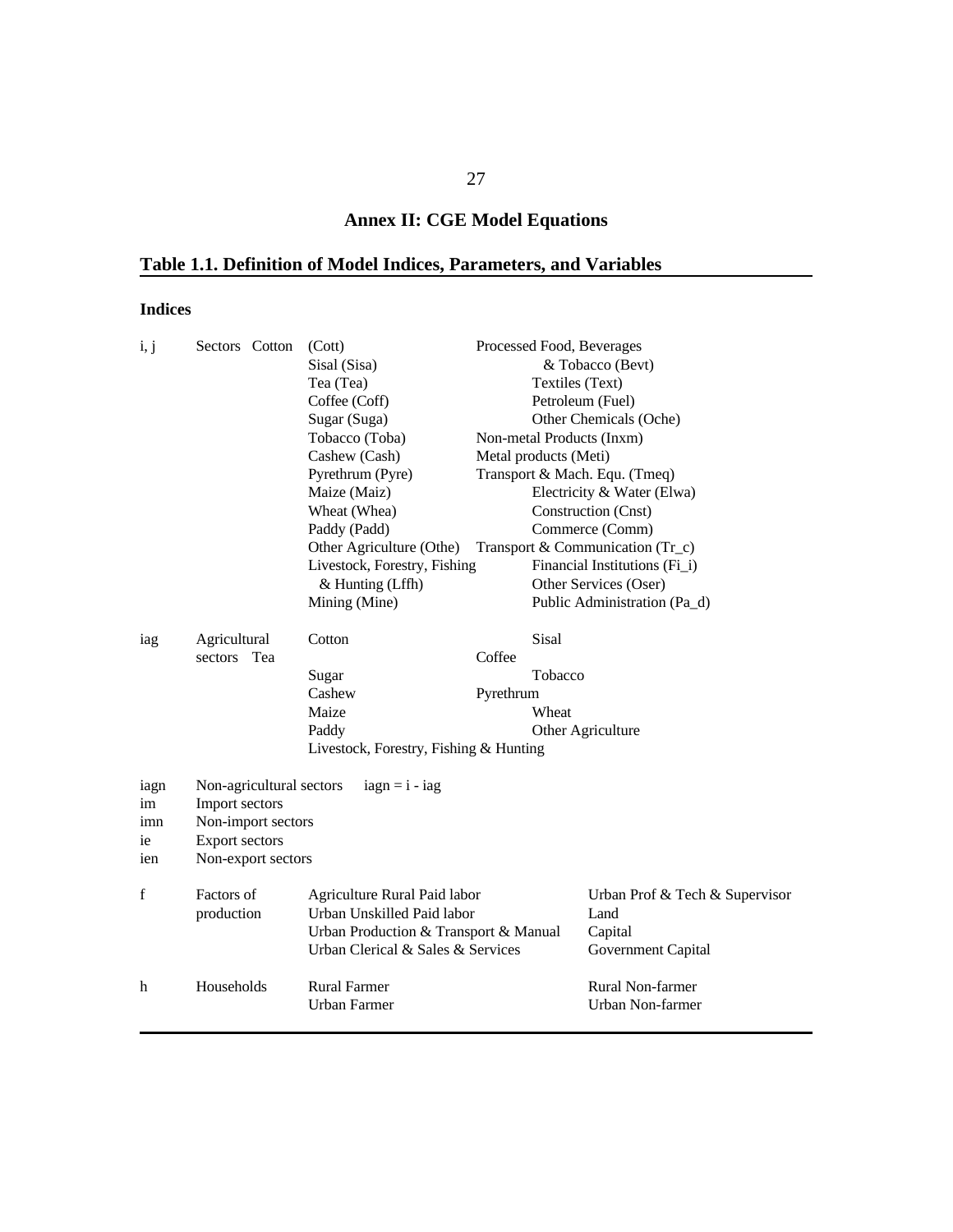### **Table 1.1 (cont.)**

| <b>Parameters</b> (in lower case)   |            | $txb$ .                                       | Base indirect tax              | $M_{\rm f}$                                              | <b>Imports</b>               |                                                  |
|-------------------------------------|------------|-----------------------------------------------|--------------------------------|----------------------------------------------------------|------------------------------|--------------------------------------------------|
|                                     |            |                                               | $tx_i$                         | Indirect tax rates                                       | $PC_i$                       | Consumption price of composite goods             |
| $a_i$                               |            | Armington function shift parameter            | $wfdist0_{i,f}$                | Initial factor price sectoral proportionality ratios     | PDA                          | Domestic activity goods price                    |
| $a_i$                               |            | CES shift parameter                           | $ymap_{h, hh}$                 | HH to HHs map                                            | PDC                          | Domestic commodity goods price                   |
| $\alpha_{i,f}$                      |            | CES factor share parameter                    |                                |                                                          | $PE_i$                       | Domestic price of exports                        |
|                                     |            |                                               | Variables (in upper case)      |                                                          | <b>PINDEX</b>                | Non-traded producer price index                  |
| $a_i$                               |            | CET function shift parameter                  | $CD_i$                         | Final demand for private consumption                     | $PK_i$                       | Price of capital goods by sector of destination  |
| $a_{\boldsymbol{i},\boldsymbol{j}}$ |            | Input-output coefficients                     | CH <sub>h</sub>                | HH consumption                                           | $PM_{i}$                     | Domestic price of imports                        |
| $b_{\scriptscriptstyle i,j}$        |            | Capital composition matrix                    | <b>CONTAX</b>                  | Consumption tax revenue                                  | $PQ_i$                       | Price of composite good                          |
| CWIS                                |            | Consumer price weights                        | $DA_i$                         | Domestic activity sales                                  | <b>PREMY</b>                 | Premium income                                   |
| ð,                                  |            | Armington function share parameter            | $DC_i$                         | Domestic commodity sales                                 | PV <sub>i</sub>              | Value added price                                |
| $depr_i$                            |            | Depreciation rates                            | <b>DEPREC</b>                  | Total depreciation expenditure                           | PWE                          | World price of exports                           |
| econ                                |            | Export demand constant                        | $DK_i$                         | Volume of investment by sector of destination            | $PX_i$                       | Average output price                             |
| $\eta_i$                            |            | Export demand price elasticirty               | $DST_i$                        | Inventory investment by sector                           | $Q_i$                        | Composite goods supply                           |
| exrb                                |            | Base exchange rate                            | <b>ENTSAV</b>                  | Enterprise savings                                       | <b>REMIT</b>                 | Remittances                                      |
| $\textit{fmap}_{\textit{hhf}}$      |            | Factors to household (HH) map                 | <b>ENTTAX</b>                  | Enterprise tax revenue                                   | <b>REMITENT</b>              | Enterprise remittances                           |
| $\gamma_i$                          |            | CET functiom share parameter                  | <b>ENTTF</b>                   | Enterprise transfers abroad                              | <b>RGDP</b><br><b>SAVING</b> | Real GDP<br>Total savings                        |
| gdtot0                              |            | Initial real government spending              | ESR                            | Enterprise savings rate                                  | $SPC_i$                      | Variable subsidy                                 |
| gles <sub>i</sub>                   |            | Government consumption shares                 | <b>ETR</b>                     | Enterprise tax rate                                      | <b>TARIFF</b>                | Tariff revenue                                   |
| ids0                                |            | Initial total demand for investment           | <b>EXPTAX</b>                  | Export subsidy payments                                  | TM2                          | Import premium                                   |
| kshr,                               |            | Shares of investment by sector of destination | <b>EXR</b>                     | Exchange rate (RP per \$)                                | $WFDIST_{i,f}$               | Factor price sectoral proportionality ratios     |
| make <sub>i.i</sub>                 |            | Make matrix coefficients                      | $E_i$                          | <b>Exports</b>                                           |                              | Factor price sectoral proportionality ratios for |
| $pvb_i$                             |            | Base value added price                        | <b>FBOR</b>                    | Government foreign borrowing                             | $WFAGDIST_{\epsilon}$        |                                                  |
| pwmb                                |            | Base import price                             | $F DSC_{i,f}$                  | Factor demand by sector                                  | $WF_f$                       | agricultural sectors<br>Average factor price     |
| $pwm_i$                             |            | World market price of imports (in dollars)    | <b>FLABTF</b>                  | Labor transfers abroad                                   | $X_i$                        | Domestic output                                  |
| pwse;                               |            | World price of export substitutes             | <b>FSAV</b>                    | Net foreign savings                                      | <b>YENT</b>                  | Enterprise income                                |
| $pwts_i$                            |            | Non-traded producer price weights             | $FS_f$                         | Factor supply                                            | YFCTR                        | Factor income                                    |
| $pxb_i$                             |            | Base output price                             | FSAG                           | Factor supply in agriculture                             |                              | HH income                                        |
|                                     |            | Armington function exponent                   | <b>FXDINV</b><br><b>GDPVA</b>  | Fixed capital investment<br>Value added in market prices | $Y_{h}$                      |                                                  |
| $\rho_i$                            |            |                                               | <b>GDTOT</b>                   | Total volume of government consumption                   |                              |                                                  |
| $\rho_i$                            |            | CES production function exponent              | $GD_i$                         | Final demand for government consumption                  |                              |                                                  |
| $\rho_i^T$                          |            | CET function exponent                         | GOVGDP Government to GDP ratio |                                                          |                              |                                                  |
| $s$ remit <sub>hh</sub>             |            | Remittance shares                             | <b>GOVSAV</b>                  | Government savings                                       |                              |                                                  |
| $strans_{hh}$                       |            | Government transfer shares                    | <b>GOVTH</b>                   | Government transfers to HHs                              |                              |                                                  |
| syenth <sub><sub>hh</sub></sub>     |            | Share of enterprise income to HHs             | GR                             | Government revenue                                       |                              |                                                  |
| $s$ yent $_{f}$                     |            | Enterprise shares of factor income            | <b>HHSAV</b>                   | HH savings                                               |                              |                                                  |
|                                     | $syr_{hh}$ | Share of HH income transferred to other       | <b>HHTAX</b>                   | HH tax revenue                                           |                              |                                                  |
|                                     |            | <b>HHs</b>                                    | $ID_i$                         | Final demand for productive investment                   |                              |                                                  |
| $tc_i$                              |            | Consumption tax $(+)$ or subsidy $(-)$ rates  | <b>IDS</b>                     | Total final demand for investment                        |                              |                                                  |
| te,                                 |            | Tax $(+)$ or subsidy $(-)$ rates on exports   | <b>INDTAX</b>                  | Indirect tax revenue                                     |                              |                                                  |
| $\mathit{th}_{\mathit{hh}}$         |            | HH tax rate                                   | $INT_i$                        | Intermediates uses                                       |                              |                                                  |
| $tmb$                               |            | Base tariff rate                              | <b>INVEST</b>                  | Total investment                                         |                              |                                                  |
|                                     |            | Tariff rates on imports                       | <b>INVGDP</b>                  | Investment to GDP ratio                                  |                              |                                                  |
| tm <sub>i</sub>                     |            |                                               | $MPS_{hh}$                     | Marginal propensity to save by HH                        |                              |                                                  |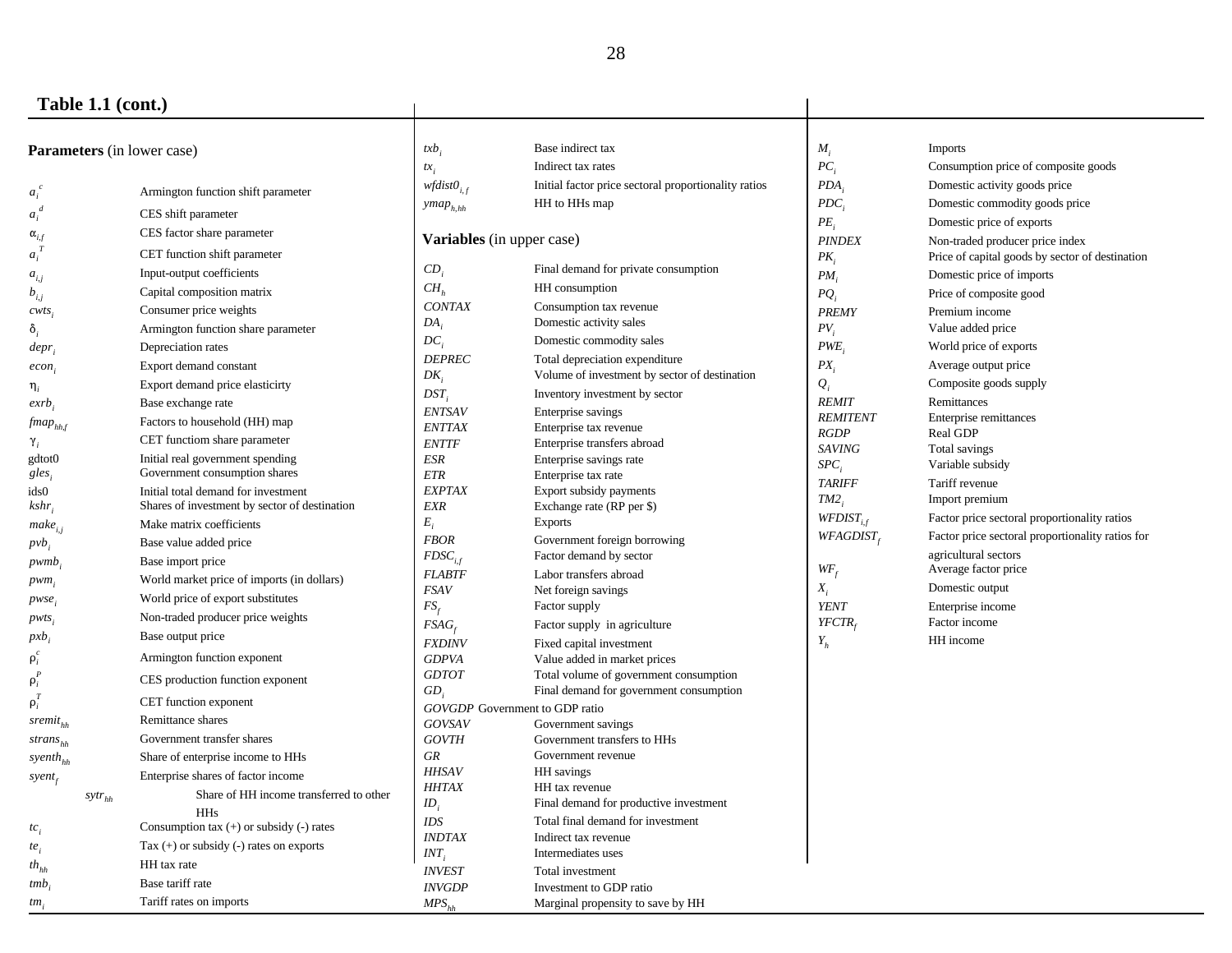**Table 1.2. Price Equations**

| #               | <b>Equation</b>                                                                                                                 | <b>Description</b>                  |
|-----------------|---------------------------------------------------------------------------------------------------------------------------------|-------------------------------------|
| $\mathbf{1}$    | $PM_i = pwm_i \cdot (1 + tm_i) \cdot EXR$                                                                                       | Import prices                       |
| $\overline{2}$  | $PE_i = pwe_i \cdot (1 - te_i) \cdot EXR$                                                                                       | Export prices                       |
| 3               | $PDC_j = \sum_i \space make_{if} \space PDA_i$                                                                                  | Definition of commodity prices      |
|                 | $PQ_i = \frac{PDC_i \cdot CD_i + PM_i \cdot M_i}{Q_i}$                                                                          | Composite good prices               |
| $5\overline{)}$ | $\label{eq:2} \begin{array}{ c } \hline & P X_i = \dfrac{P D A_i \cdot D A_i + P E_i \cdot E_i}{X_i} \hline \end{array}$        | Producer prices                     |
| 6               |                                                                                                                                 | Consumer prices                     |
|                 | $\label{eq:PC} \begin{array}{ l l } PC_i = PQ_i\cdot(1+tc_i) \\ PV_i = PX_i\cdot(1-tx_i) - \sum_j PC_j\cdot a_{ji} \end{array}$ | Value-added prices net of in. taxes |
| 8               | $PK_i = \sum_i b_{ji} \cdot PC_j$                                                                                               | Composite capital good prices       |
| 9               | $\overline{PINDEX} = \sum pwts_i \cdot PDA_i$                                                                                   | Non-traded producer price index     |

Note that exogenous variables in the model, like **PINDEX**, are over-lined.

**Table 1.3. Quantity Equations**

| # | <b>Equation</b>                                                                                                                                                                                  | <b>Description</b>                                            |
|---|--------------------------------------------------------------------------------------------------------------------------------------------------------------------------------------------------|---------------------------------------------------------------|
|   | 10 $X_i = a_i^D \cdot \left[ \sum_f \alpha_{i,f} F D S C_{i,f}^{-\rho_i^P} \right]^{-\frac{P}{\rho_i^P}}$                                                                                        | CES production function                                       |
|   | $11 \begin{bmatrix} F D S C_{ij} = X_i \left[ \frac{\alpha_{ij} \cdot P V_i}{(a_i^D)^{\theta_i^P} \cdot W F_j \cdot W F D I S T_{ij}} \right]^{o_i^P} \end{bmatrix}$                             | Demand function for primary factors (profit)<br>maxamization) |
|   |                                                                                                                                                                                                  | Factor market segmentation for iag $\in$ i                    |
|   | 12 WFDIST <sub>i,f</sub> = WFAGDIST <sub>f</sub> · wfdist $0_{i,f}$<br>13 INT <sub>i</sub> = $\sum_{j} a_{ji} \cdot X_j$<br>14 DA <sub>i</sub> = $\sum_{i}$ make <sub>ij</sub> · DC <sub>i</sub> | Total intermediate use                                        |
|   |                                                                                                                                                                                                  | Commodity/activity relationship                               |
|   | $15 \begin{bmatrix} X_i = a_i^T \end{bmatrix} \gamma_i E_i^{\rho_i^T} + (1 - \gamma_i) D_i^{\rho_i^T} \begin{bmatrix} \overline{\rho_i^T} \end{bmatrix}$                                         | Gross domestic output as a composite good for<br>$ie \in i$   |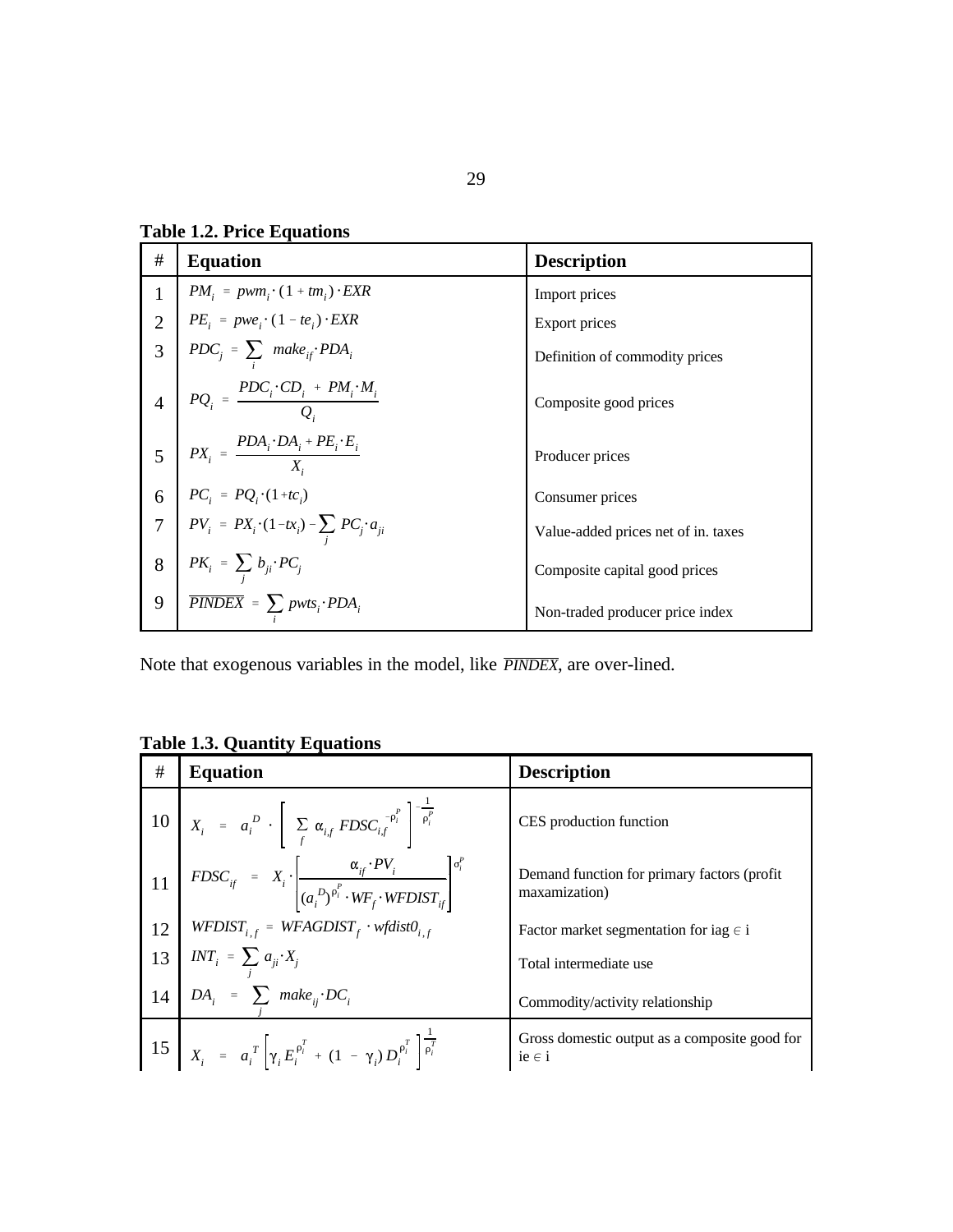**Table 1.3. Quantity Equations (cont.)**

| #  | <b>Equation</b>                                                                                                                                                                                                                     | <b>Description</b>                                                    |
|----|-------------------------------------------------------------------------------------------------------------------------------------------------------------------------------------------------------------------------------------|-----------------------------------------------------------------------|
| 16 | $X_i = D_i$                                                                                                                                                                                                                         | Gross dom. output for ien $\in$ i                                     |
|    | 10<br>17 $E_i = D_i \left[ \frac{PE_i (1 - \gamma_i)}{PDA_i \gamma_i} \right] \frac{1}{\rho_i^T - 1}$                                                                                                                               | Export supply                                                         |
|    |                                                                                                                                                                                                                                     | Total supply of composite good - Armington<br>function for im $\in$ i |
|    |                                                                                                                                                                                                                                     | Total supply for imn $\in$ i                                          |
|    | 18 $Q_i = a_i^C \left[ \delta_i M_i^{-\rho_i^C} + (1 - \delta_i) D_i^{-\rho_i^C} \right]^{-\frac{1}{\rho_i^C}}$<br>19 $Q_i = D_i$<br>20 $M_i = D_i \left[ \frac{PDC_i \cdot \delta_i}{PM_i (1 - \delta_i)} \right]^{-1} + \rho_i^C$ | F.O.C for cost minimization for composite<br>good for im $\in$ i      |

**Table 1.4. Income Equations**

| $\#$ | <b>Equation</b>                                                                                             | <b>Description</b>          |
|------|-------------------------------------------------------------------------------------------------------------|-----------------------------|
| 21   | $YFCTR_f$ = $\sum_{i} WF_f \cdot FDSC_{if} \cdot WFDIST_{if}$                                               | Factor income               |
| 22   | $YENT = \sum$ syent <sub>f</sub> $YFCTR$ <sub>f</sub> + $\overline{REMITENT} \cdot EXR$                     | Capital income              |
|      | $YH_{hh} = \sum_{f} fmap_{hh,f} \cdot (1 - syent_f) \cdot YFCTR_f$                                          |                             |
| 23   | + $sremit_{th} \cdot (\overline{REMIT} - \overline{FLABTF}) \cdot EXR + strans_{th} \cdot \overline{GOVTE}$ | Household income            |
|      | + syenth <sub>hh</sub> $\cdot$ (YENT – ENTTAX – ENTSAV – $\overline{ENTF} \cdot EXP$ )                      |                             |
| 24   | $CH_{hh} = (1 - th_{hh}) \cdot (1 - mps_{hh}) \cdot YH_{hh} - \sum ymap_{hh,h} \cdot sytr_h$ .              | Disposable household income |
| 25   | $\textit{TARIFF} = \sum \, t m_i \cdot \textit{pwm}_i \cdot M_i \cdot \textit{EXR}$                         | Tariff revenue              |
| 26   | $\textit{CONTAX} = \sum_i t c_i \cdot PQ_i \cdot Q_i$                                                       | Consumption taxes           |
| 27   | $\textit{INDTAX} \ = \ \sum_i \textit{tx}_i \cdot \textit{PX}_i \cdot \textit{X}_i$                         | Indirect taxes              |
| 28   | $EXPTAX = \sum t e_i$ ; $pwe_i$ ; $E_i$ ; $EXR$                                                             | Export tax                  |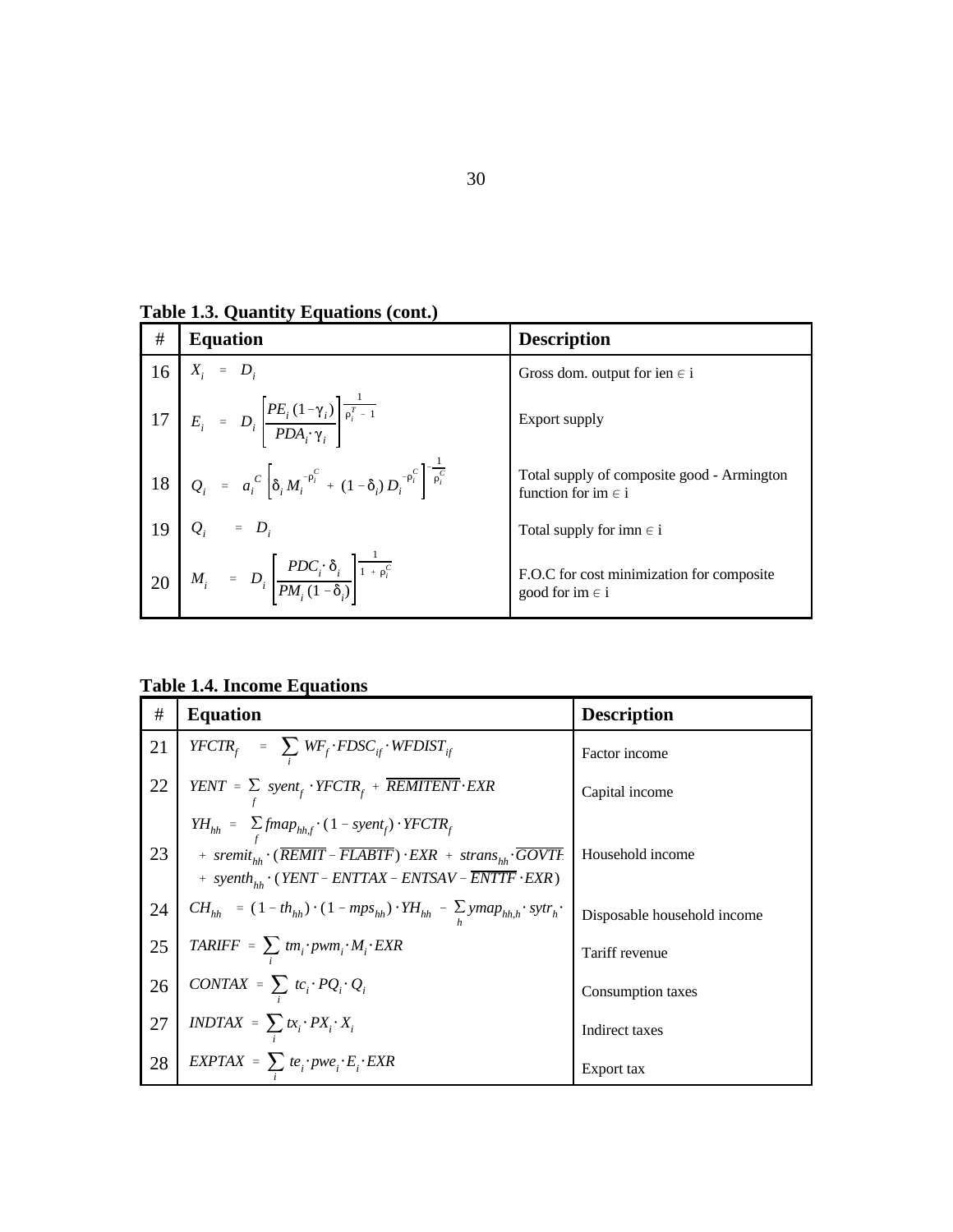**Table 1.4. Income Equations (cont.)**

| #  | <b>Equation</b>                                                                                          | <b>Description</b> |
|----|----------------------------------------------------------------------------------------------------------|--------------------|
| 29 | $HHTAX = \sum th_h \cdot YH_h$                                                                           | Household taxes    |
| 30 | $ENTTAX = etr \cdot YENT$                                                                                | Enterprise taxes   |
| 31 | $ENTSAV = ESR \cdot YENT$                                                                                | Enterprise savings |
| 32 | $HHSAV = \sum mps_h \cdot YH_h \cdot (1 - th_h)$                                                         | Household savings  |
| 33 | $GR = TARIFF + CONTAX + INDTAX + HHTAX$<br>$+$ $\overline{FBOR}$ $\cdot$ $EXR$ $+$ $ENTTAX$ $+$ $EXPTAX$ | Government revenue |
| 34 | $SAVING = HHSAV + ENTSAV + GOVSAV + EXR \cdot FSA$                                                       | Total savings      |

**Table 1.5. Expenditure Equations**

| #  | <b>Equation</b>                                                                                                      | <b>Description</b>                                |
|----|----------------------------------------------------------------------------------------------------------------------|---------------------------------------------------|
| 35 | $PC_i \cdot CD_i = \sum_{i} [PC_i \cdot \gamma_{i,h} + \beta_{i,h} \cdot (CH_h - \sum_{i} PC_j \cdot \gamma_{j,h})]$ | Private consumption                               |
| 36 | $GD_i = gles_i \cdot GDTOT$                                                                                          | Government consumption                            |
| 37 | $GR = \sum PC_i \cdot GD_i + GOVSAV + GOVTH$                                                                         | Government savings                                |
| 38 | $FXDINV = INVEST - \sum PC_i \cdot DST_i$                                                                            | Fixed investment                                  |
| 39 | $PK_i \cdot DK_i = kshr_i \cdot FXDINV$                                                                              | Real fixed investment by sector of<br>destination |
| 40 | $\label{eq:1} ID_i \; = \; \sum_j \; b_{ij} \cdot DK_j$                                                              | Investment final demand by sector<br>of origin    |
| 41 | $IDS = \sum ID_i$                                                                                                    | Total final investment demand                     |

**Table 1.6. Market clearing**

| #  | <b>Equation</b>                                                   | <b>Description</b>                |
|----|-------------------------------------------------------------------|-----------------------------------|
| 42 | $Q_i = INT_i + CD_i + GD_i + ID_i + DST_i$                        | Goods market equilibrium (eq)     |
|    | $\boxed{43}$ $FS_f = \sum_i F DSC_{i,f}$                          | Factor market eq for iagn $\in$ i |
|    | $\left  44 \right $ FSAG <sub>f</sub> = $\sum$ FDSC <sub>if</sub> | Factor market eq for iag $\in$ i  |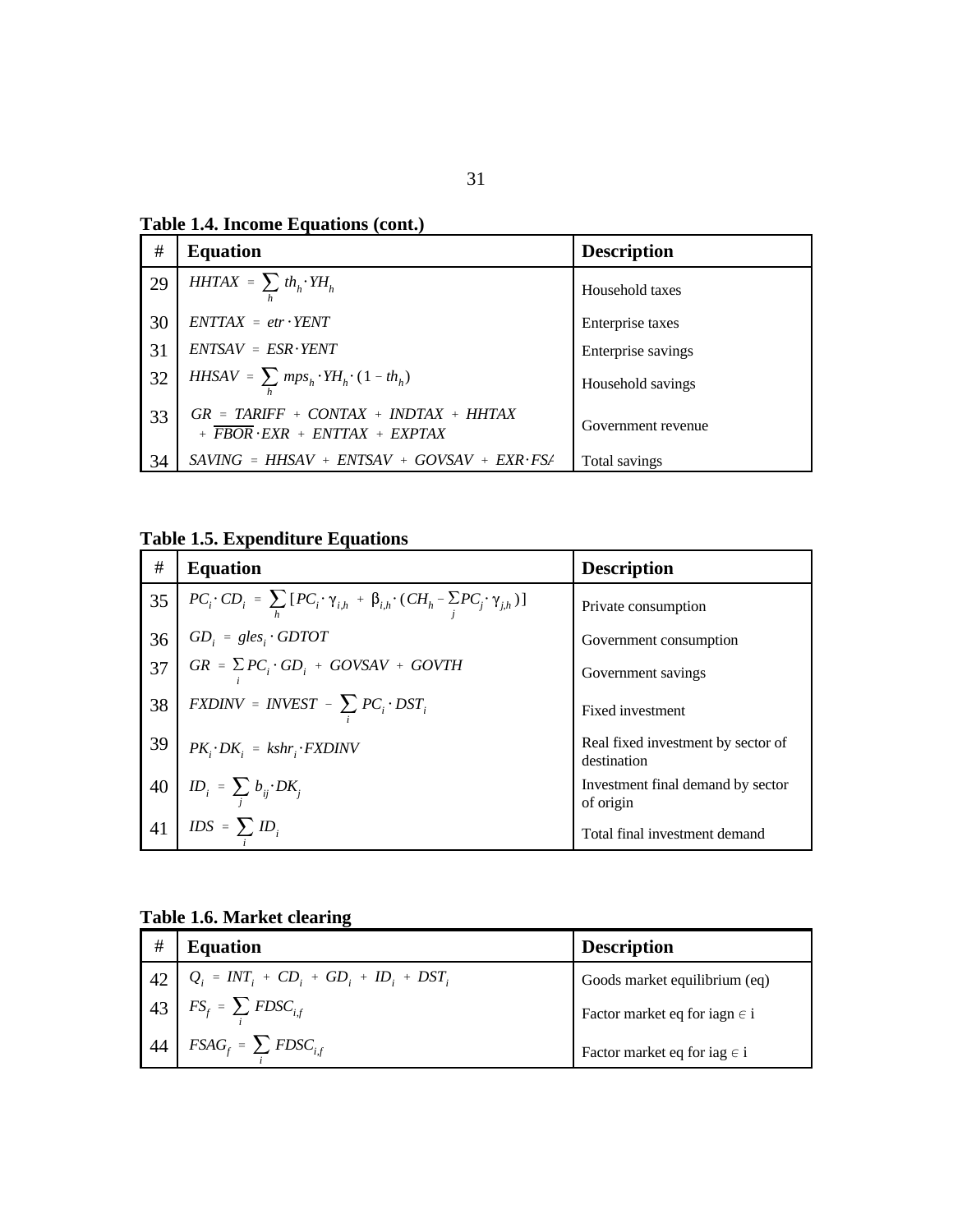**Table 1.6. Market clearing (cont.)**

| #   | <b>Equation</b>                                                                                                                                                     | <b>Description</b>        |
|-----|---------------------------------------------------------------------------------------------------------------------------------------------------------------------|---------------------------|
| 45  | $\sum{pwm_i \cdot M_i} = \sum{pwe_i \cdot E_i} + FSAV + \overline{FBOR} + \overline{REMIT}$<br>$+$ $\overline{ENTF}$ $ \overline{FLABTF}$ $+$ $\overline{REMITENT}$ | External balance          |
| -46 | $SAVING = INVEST + WALRAS$ 12                                                                                                                                       | Saving-investment balance |

**Table 1.7. Macro economic closures**

| #               | <b>Equation</b>  | <b>Description</b>           |
|-----------------|------------------|------------------------------|
| $\overline{47}$ | $IDS = ids0$     | Fix total real investment    |
| -48             | $GDTOT = gdtot0$ | Fix real government spending |

 $12$  The model is square and satisfies Walras' law. The set of market clearing equations is functionally dependent, and one can be dropped. Instead of dropping an equation, we add a "slack" variable to the savingsinvestment equation (*WALRAS* in equation 46). This specification is convenient for checking model consistency, since *WALRAS* should always equal zero.